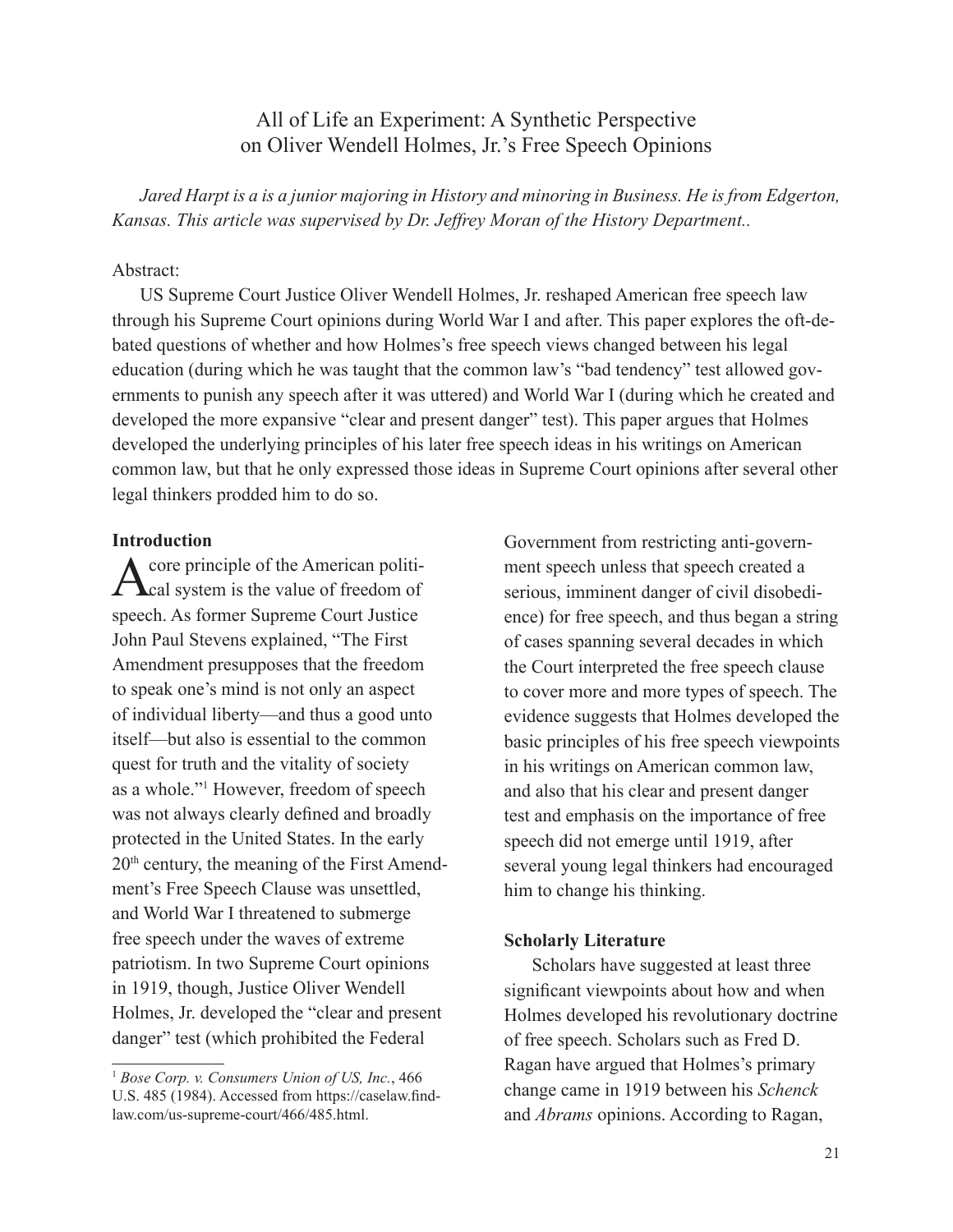Holmes originally used the clear and present danger test to prohibit seditious libel, a common law crime of criticizing the government in a way that supposedly decreased peace or respect for the government. By the time of *Abrams* in 1919, he had changed the test to be the libertarian test that most people think of it as.2 A second view is that Holmes had changed his views before writing his *Schenck* opinion. One proponent of this perspective is David S. Bogen, who has argued that Holmes's dissenting opinion in *Abrams* was primarily a clarification of viewpoints he had already begun to express in *Schenck*. 3 A third view is that Holmes never changed at all, but developed his free speech viewpoints through his writings on common law liability before he was ever appointed to the US Supreme Court. A proponent of this interpretation is Sheldon M. Novick.<sup>4</sup> Each of these three perspectives contains part of the truth, but taken together they provide a more complete picture of how Holmes's free speech ideas changed. Holmes's judicial opinions show that he did change his opinion on free speech before *Schenck*, rejecting Blackstone's common law free speech doctrine in

favor of the "clear and present danger" test. However, Holmes had developed the core elements of the clear and present danger test imminent danger and subjective intent—in his common law writings decades before *Schenck*, so the core elements of his new speech ideas came from his thinking about the common law. Finally, Holmes became an outspoken supporter of broad free speech rights after *Abrams*. Thus, each of these three scholarly perspectives contains part of the truth about the development of Holmes's free speech thought.

### **Background: Oliver Wendell Holmes, Jr.**

The most important advocate for free speech on the Supreme Court during the first few decades of the 20<sup>th</sup> century, Oliver Wendell Holmes, Jr. was a product of his experience in the Civil War. A lieutenant and captain in the Union Army, Holmes fought in the crucial Battle of Antietam and was wounded several times during the war, including a nearly fatal injury suffered at Ball's Bluff.<sup>5</sup> The war exposed Holmes to Confederates who held different ideals from his, but seemed to fight for them with the same conviction. Looking back on the war in a Memorial Day speech in 1884, Holmes reflected:

We equally believed that those who stood against us held just as sacred convictions that were the opposite of ours…You could not stand up day after day in those indecisive contests… without getting at last something of the same brotherhood for the enemy that the north pole of a magnet has

<sup>2</sup> Fred D Ragan, "Justice Oliver Wendell Holmes, Jr., Zechariah Chafee, Jr., and the Clear and Present Danger Test for Free Speech: The First Year, 1919," *The Journal of American History* 58, no. 1 (1971): 25, https://doi.org/10.2307/1890079. For a more recent example of this view, see Leslie Kendrick, "On Clear and Present Danger," *Notre Dame Law Review* 94, no. 4 (April 2019): 1653-1670, https://heinonline.org/ HOL/P?h=hein.journals/tndl94&i=1701.

<sup>3</sup> David Bogen, "The Free Speech Metamorphosis of Mr. Justice Holmes," Hofstra Law Review 11, no. 1 (January 1, 1982): 97-189, https://scholarlycommons. law.hofstra.edu/hlr/vol11/iss1/3.

<sup>4</sup> Sheldon M. Novick, "The Unrevised Holmes and Freedom of Expression," *The Supreme Court Review* 1991 (1991): 303-390, https://heinonline.org/HOL/ P?h=hein.journals/suprev1991&i=307

<sup>5</sup> Stephen Budiansky, *Oliver Wendell Holmes: A Life in War, Law, and Ideas*, (First edition. New York: W. W. Norton & Company, 2019), 85-90.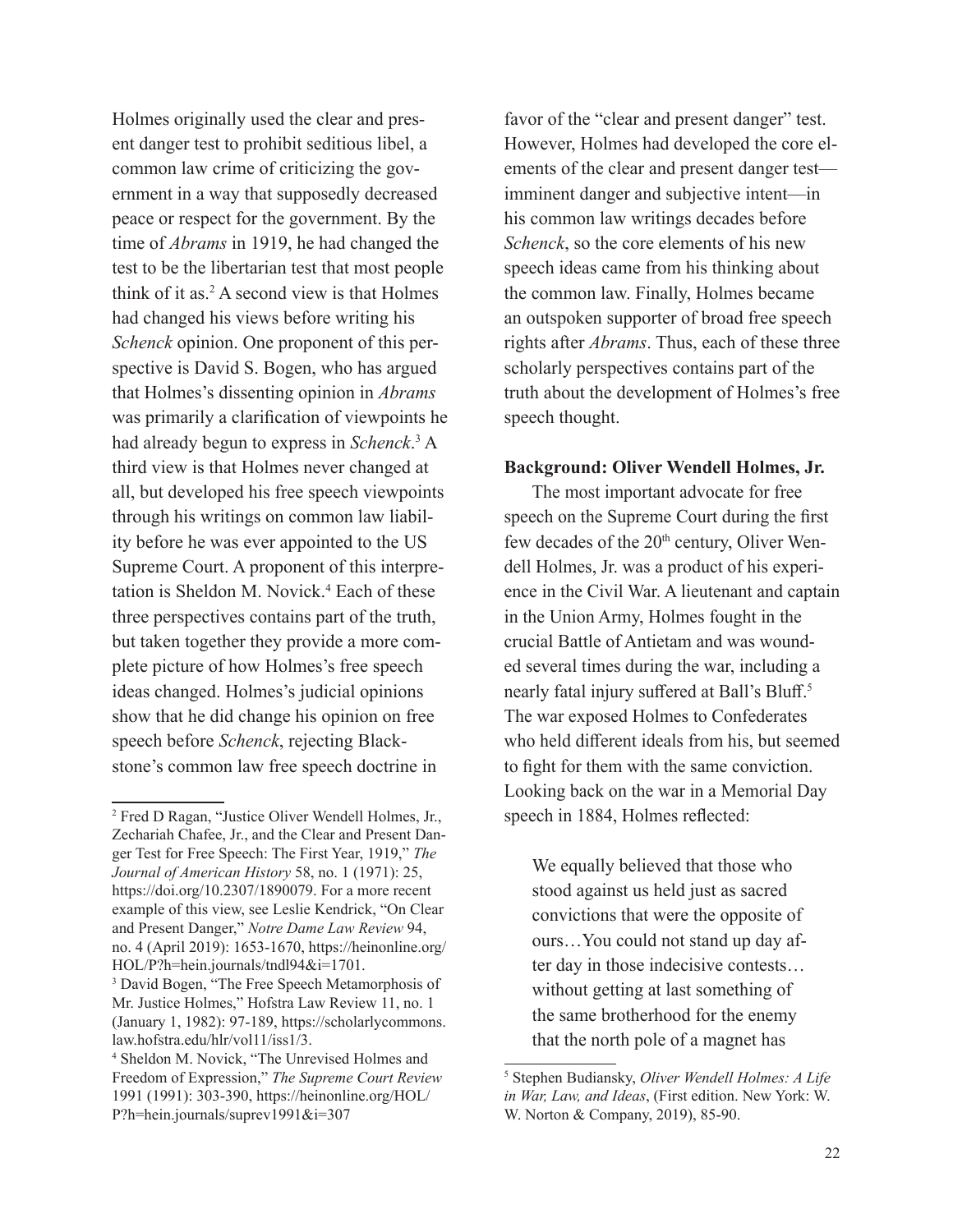for the south—each working in an opposite sense to the other, but each unable to get along without the other.<sup>6</sup>

From his wartime experiences, Holmes concluded that dogmatic commitment to any belief was harmful and ultimately led believers to attempt to force their views on others.<sup>7</sup> At the same time, he felt that such conflict was inevitable and even appropriate. As one biographer explained, the war taught Holmes that, "Life is a struggle, and it is the struggle that gives it meaning. The only thing to do was to give one's all, and leave the consequences to fate."8 This tension in Holmes's thinking between the uncertainty of truth and the right to fight over it would later shape his ideas on free speech. As a Supreme Court justice, Holmes wrote to fellow judge Learned Hand in response to Hand's suggestion (in a previous letter) that uncertainty about many of our opinions should lead us to tolerate others' views. Holmes wrote that he agreed, but added that "man's destiny is to fight" over which ideas are correct, and continued, "If for any reason you did care enough you wouldn't care a damn for the suggestion that you were acting on a provisional hypothesis and might be wrong."9 The Civil War convinced Holmes of the value of both skepticism about truth and conflict over whose beliefs were accurate, both of which ideas influenced his later thinking on freedom of speech.

A second important influence on Holmes's legal ideas was his training and expertise in American common law. Like any common law system, American common law was a body of legal principles that was always slowly growing as judges added greater nuance to it through their rulings and opinions.10 The common law system that dominated US legal institutions in Holmes's day came from English jurist William Blackstone, whose *Commentaries on the Laws of England* (a summary of English common law) had shaped American legal education in both universities and apprenticeship programs since the late  $18<sup>th</sup>$  century.<sup>11</sup> As a student at Harvard Law School, Holmes had read Blackstone's *Commentaries,* which argued for a prior-restraint-focused concept of free speech.<sup>12</sup> After law school, Holmes studied and applied the common law for about thirty-five years, first as an attorney, and later as a justice on the Massachusetts Supreme Court.13 In 1884, Holmes published a book entitled *The Common Law*, in which

<sup>6</sup> Oliver Wendell Holmes Jr., "An address delivered for Memorial Day, May 30, 1884, at Keene, New Hampshire, before John Sedgwick, Post No. 4, Grand Army of the Republic," quoted in Ronald K. L. Collins, *The Fundamental Holmes: A Free Speech Chronicle and Reader,* (New York: Cambridge University Press, 2010), 20.

<sup>7</sup> Budiansky, *Oliver Wendell Holmes*, 130.

<sup>8</sup> Budiansky, *Oliver Wendell Holmes*, 129.

<sup>9</sup> Oliver Wendell Holmes Jr. to Learned Hand, June 24, 1918, quoted in Thomas Healy, *The Great Dissent: How Oliver Wendell Holmes Changed His Mind—and Changed the History of Free Speech in America*, (First Edition. New York: Metropolitan Books, Henry Holt and Company, 2013), 24-25.

<sup>&</sup>lt;sup>10</sup> J. Lyn Entrikin, "The Death of Common Law," 42 *Harvard Journal of Law & Public Policy* 351, (Spring, 2019). https://advance.lexis.com/api/document?collection=analytical-materials&id=urn:contentItem:5WC3-T400-00CW-H0M2-00000-00& context=1516831.

<sup>&</sup>lt;sup>11</sup> Dennis R. Nolan, "Sir William Blackstone and the New American Republic: A Study of Intellectual Impact," *New York University Law Review* 51, no. 5 (November 1976): 761, 767.

<sup>&</sup>lt;sup>12</sup> Bogen, "The Free Speech Metamorphosis of Mr. Justice Holmes," 107-109.

<sup>&</sup>lt;sup>13</sup> Novick, "The Unrevised Holmes and Freedom of Expression," 305.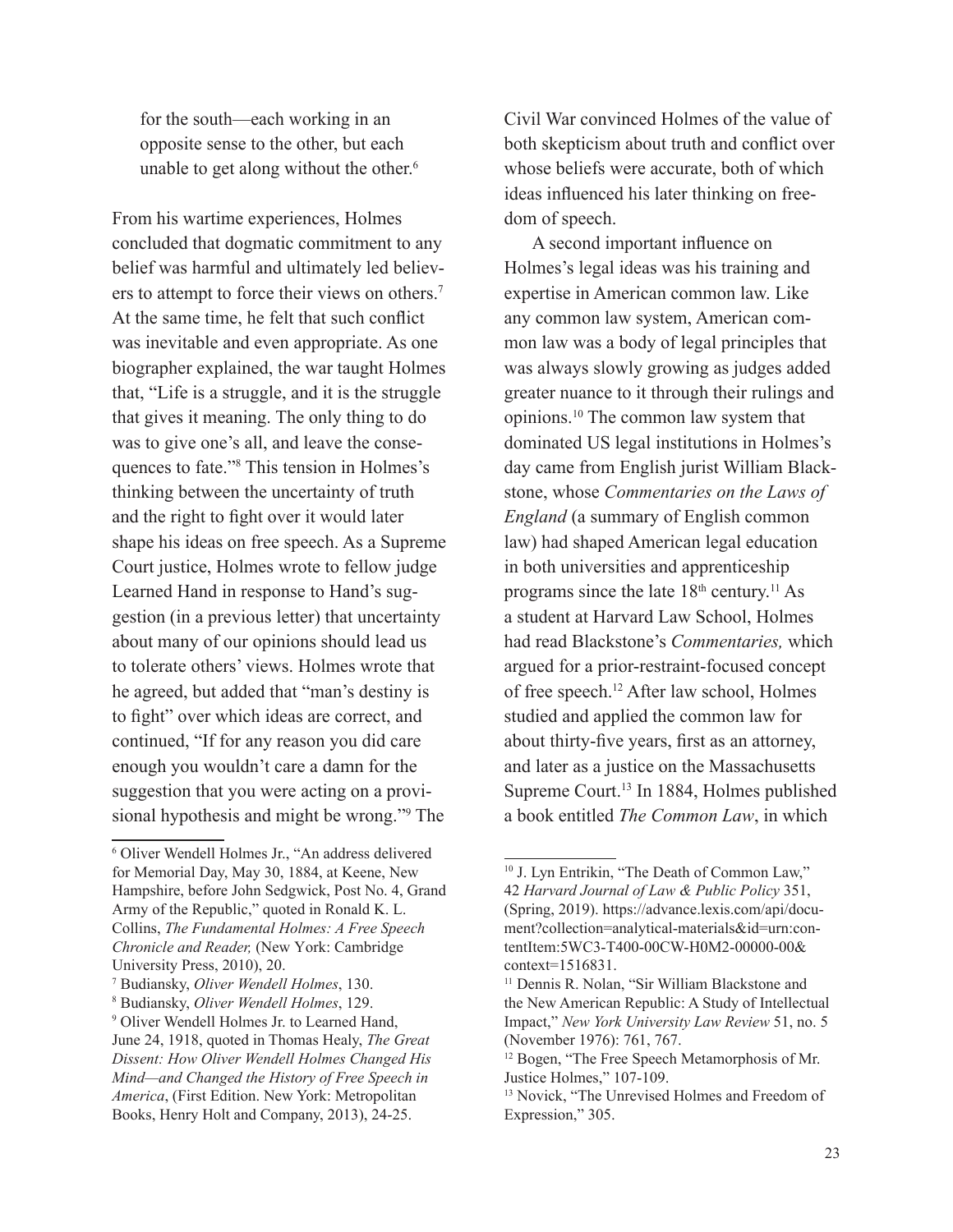he summarized his own thoughts on the common law. This book laid out an important test of civil liability: whether an ordinary person would have foreseen harm from a given action.14 In dealing with criminal attempts, in which a person attempts to commit a crime or comes close to committing it and then changes his mind, Holmes stated that the obvious tendency of an action (even if the action itself was not illegal) could make that conduct illegal if it was likely to cause a harmful result.<sup>15</sup> In 1894, he expanded upon his ideas from *The Common Law* in an article for the *Harvard Law Review* called "Privileges, Malice, and Intent," which explained two ways by which a person could escape liability for harming someone else: just cause and privilege. In both cases, Holmes argued that the actor's intent was the primary standard for determining whether the actor was in fact exempt from liability.16 Holmes would later use his common law ideas about criminal attempts and the importance of intent to determine the constitutional limits of free speech for the Supreme Court.

The state of free speech law in the United States in the early  $20<sup>th</sup>$  century provided a golden opportunity for the Supreme Court to reconsider the free speech clause of the First Amendment. The growth of government and its power in the late nineteenth century had begun to unintentionally foster

the development of modern federal protections of free speech and other civil liberties.<sup>17</sup> This development occurred because modern nation-states like the United States Federal Government began to increase their power by directly engaging the individual. Through a sort of social contract, the Federal Government offered citizenship and civil liberties protection in exchange for the individual's support. This social contract made traditional political allegiances to non-governmental groups (such as churches and other civic-minded community groups) obsolete, as the individual was increasingly loyal to the Federal Government alone.<sup>18</sup> Additionally, before World War I the Supreme Court had made few rulings on the meaning of the Bill of Rights. Other than slavery, the 1798 Alien and Sedition Act, and a few matters from the Civil War, the Court had rarely addressed civil liberties issues, including free speech.19 A key reason for this omission was that the Supreme Court had not yet conclusively declared the incorporation of the Bill of Rights against the states, meaning that states could pass speech laws at their own discretion without fear of federal intervention. Because no Supreme Court rulings clearly defined the constitutional limits of free speech, many courts relied upon the common law for guidance. The common law doctrine of free speech protection was based on prior re-

<sup>&</sup>lt;sup>14</sup> Novick, "The Unrevised Holmes and Freedom of Expression," 306-307.

<sup>&</sup>lt;sup>15</sup> Oliver Wendell Holmes Jr., G. Edward White, and Oliver Wendell Holmes , Sr., *The Common Law*, (Cambridge, United States: Harvard University Press, 2009), [http://ebookcentral.proquest.com/lib/ku/detail.](http://ebookcentral.proquest.com/lib/ku/detail.action?docID=3300809) [action?docID=3300809,](http://ebookcentral.proquest.com/lib/ku/detail.action?docID=3300809) 61-63.

<sup>&</sup>lt;sup>16</sup> Oliver Wendell Holmes, "Privilege, Malice, and Intent," *Harvard Law Review* 8, no. 1 (1894): 5-12, <https://doi.org/10.2307/1322381>.

<sup>17</sup> Alfred H. Kelly, Winfred A. Harbison, and Herman Belz, *The American Constitution: Its Origins and Development*, (7th ed. New York: Norton, 1991), 509.

<sup>18</sup> Christopher Joseph Nicodemus Capozzola, *Uncle Sam Wants You: World War I and the Making of the Modern American Citizen*, (Oxford; New York: Oxford University Press, 2008),7-8; Kelly et. all, *The American Constitution*, 510.

<sup>19</sup> Kelly et. all, 510.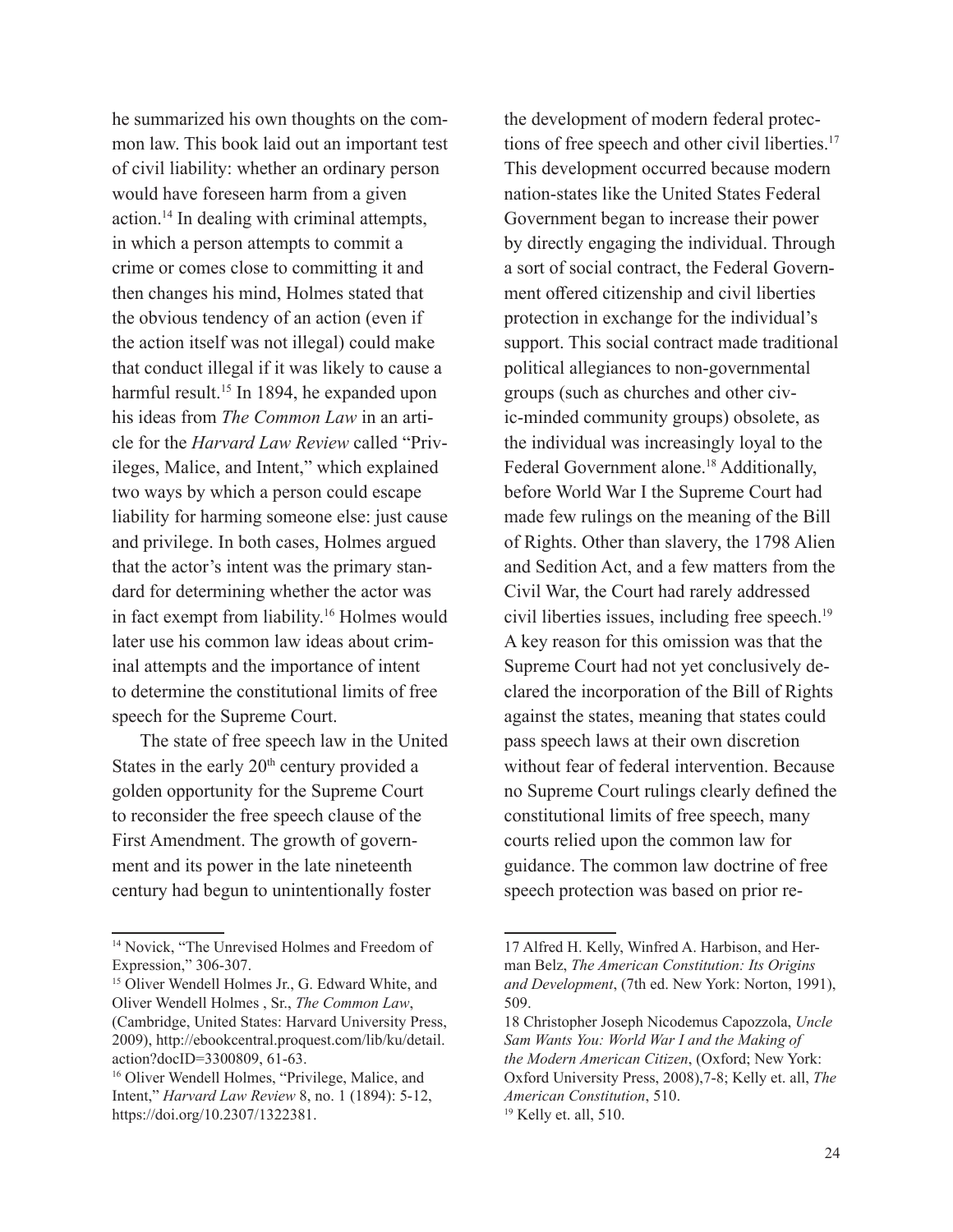straint, the idea that the Federal Government must allow everyone to speak freely, but may punish speech after the fact.<sup>20</sup> William Blackstone, the English jurist who helped codify English common law, was a key proponent of this "bad tendency" test. In his *Commentaries on the Laws of England*, Blackstone stated that freedom of speech meant that governments must allow people to say whatever they desired. According to Blackstone, however, governments could also punish such speech at their discretion once a person uttered an offending statement.<sup>21</sup> Because of changing ideas of citizenship, a lack of civil liberties precedents, and the restrictiveness of the bad tendency test, the US Supreme Court found the opportunity to hand down groundbreaking free speech opinions in the early 20<sup>th</sup> century.

World War I, the immediate context for Holmes's landmark Supreme Court opinions, was a key reason for the emergence of the new rights-oriented idea of citizenship. Traditionally, Americans viewed citizenship primarily as an obligation to participate in various community- and nation-strengthening local organizations. This participation was not required but became a hallmark of true patriotism, leading to a form of peer pressure historian Christopher Capozzola has called "coercive voluntarism."22 This culture of voluntary service for the national good pushed people to follow the Federal Government's dictates or face ostracism and even criminal charges. However, the war also helped create a new definition of American citizenship to rival this traditional view. During the war,

the Federal Government attempted to control the personal lives of Americans at an unprecedented level, threatening the traditional function of local organizations.23 Because the Federal Government emphasized obedience to national law during World War I, the war reshaped the American definition of obligation to country—from voluntarily contributing out of duty, to obeying the mandatory laws of an increasingly powerful federal government.24

The Selective Service Act of 1917, which instituted a draft of men aged twenty-one to thirty, sharpened the tensions between the old and new views of citizenship and further strengthened the new view.25 On one hand, the Federal Government could appeal to the obligation-based old view to support the draft. Draft cards allowed the Federal Government to both gain information about its citizens and change the terms of faithful citizenship to include registering for the draft.26 Because Americans now defined their citizenship largely in terms of the draft, the "slackers" who evaded the draft were considered unpatriotic, and the majority of Americans strongly condemned them.<sup>27</sup> Further, the Federal Government's newfound power and federal law's increased authority motivated dissidents to use federal institutions (such as the federal court system and Congress) to get their viewpoints heard. For example, the American Civil Liberties Union was formed in 1920 as the renamed version of the Civil Liberties Bureau, a civil liberties interest group that advocated for the free

<sup>&</sup>lt;sup>20</sup> Kelly et. all, 511.

<sup>&</sup>lt;sup>21</sup> Bogen, "The Free Speech Metamorphosis of Mr. Justice Holmes," 101-102.

<sup>22</sup> Capozzola, *Uncle Sam Wants You,* 6-9.

<sup>23</sup> Capozzola, *Uncle Sam Wants You*, 7-8.

<sup>24</sup> Capozzola, *Uncle Sam Wants You*, 15.

<sup>25</sup> Capozzola, *Uncle Sam Wants You*, 21.

<sup>26</sup> Capozzola, *Uncle Sam Wants You*, 23

<sup>27</sup> Capozzola, *Uncle Sam Wants You*, 30.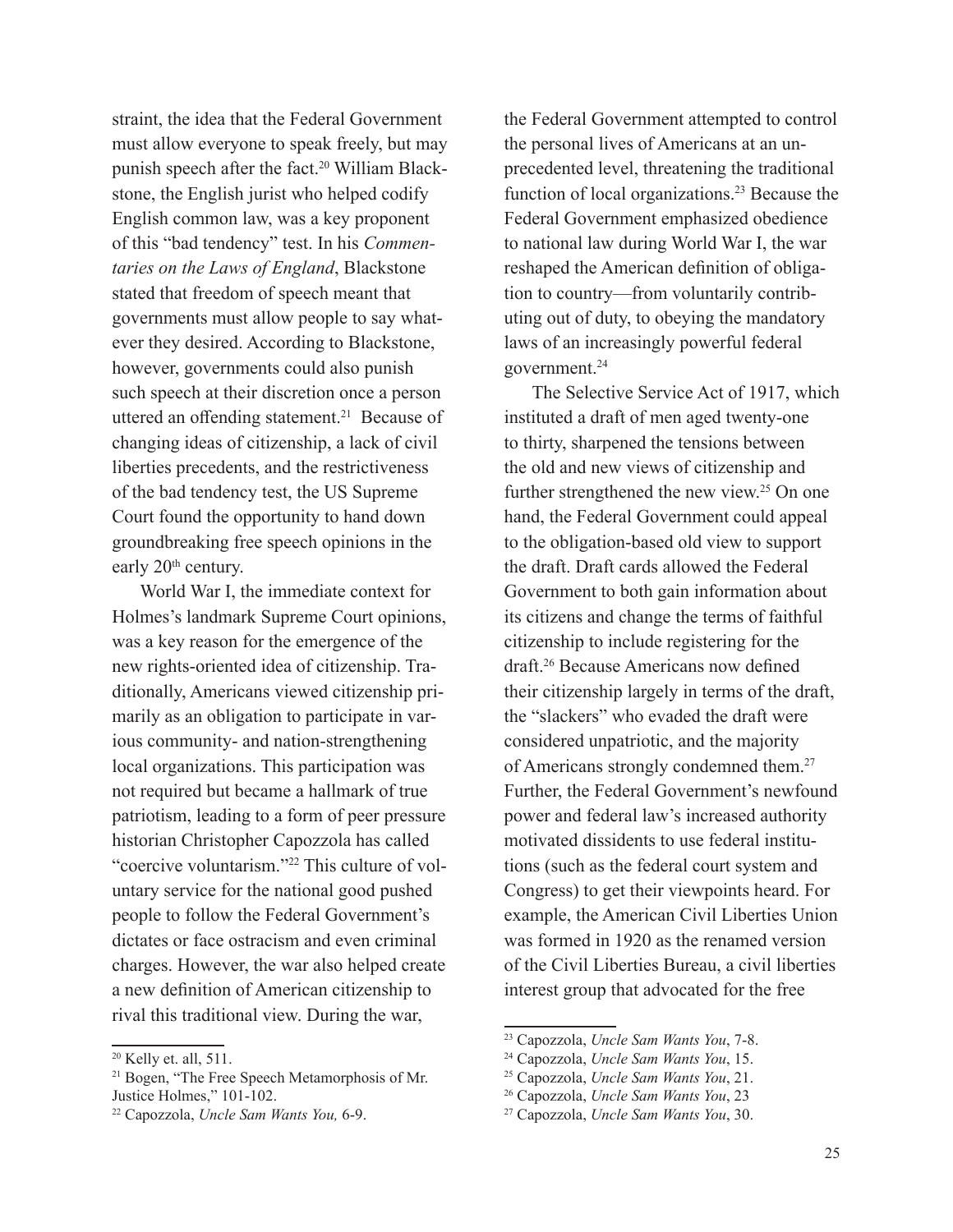speech rights of minorities who opposed the war.28 Finally, in mid-1917, Congress passed the Espionage Act, which prohibited anyone from lying to impede the success of American war efforts, and enforced the prohibition with fines or imprisonment for offenders. The act also allowed the Postmaster General to remove from mail circulation any publication that advocated breaking a federal law.29 The Sedition Act of 1918, passed on May 16, 1918, amended the Espionage Act to further restrict free speech by making felonies of inciting mutiny among soldiers, discouraging military recruiting, or opposing the United States or its soldiers.<sup>30</sup> These laws, along with the political climate in the United States at the time, proved to be the ideal circumstance for landmark free speech cases before the Supreme Court.

Although the Supreme Court generally, and Justice Oliver Wendell Holmes Jr. in particular, had no history of broad free speech rulings, two Espionage Act cases marked the beginning of a new chapter in free speech jurisprudence. The first case, *Schenck v. United States,* dealt with whether the Espionage Act's banning of a circular published by a group of American Socialists (including Charles Schenck, the General Secretary of the American Socialist Party) was constitutional under the 1st Amendment right to freedom of speech. Writing for a unanimous Court upholding the conviction of the Socialists, Holmes introduced the "clear and present danger" test for determining whether the government could restrict speech. In his own words, "The question in every case is whether the words used are used in such circumstances and are of such a nature as to create a clear and present danger that they will bring about the substantive evils that Congress has a right to prevent. It is a question of proximity and degree." In applying this test in *Schenck*, Holmes recognized the rights of the defendants to say the things they said under other circumstances. However, whether a particular type of speech was protected depended on the circumstances surrounding it. During a war, the government had a right to restrict speech more than during peace time to prevent anyone from hindering the war effort. Since the clear intent—the only foreseeable effect—of the publication was to encourage people to obstruct the draft, Schenck and his colleagues had no right to publish the pamphlet. $31$ 

The second wartime case was *Abrams v. United States.* Jacob Abrams and other American Communists were arrested for publishing two leaflets attacking the United States government and its efforts in World War I. The United States charged Abrams and his colleagues with attempting to convince Americans to oppose US military efforts.32 Using a variation of the bad tendency test, Justice John H. Clarke wrote for the majority that the purpose of the pamphlets was to incite sedition against the United States, and that prohibiting them was therefore constitutional.<sup>33</sup> This time, Holmes dissented from the majority opinion. To determine whether the Sedition Act was constitutional,

<sup>28</sup> Kelly et. all, *The American Constitution*, 515.

<sup>29</sup> Capozzola, *Uncle Sam Wants You*, 150-151.

<sup>30</sup> Kelly et. all, *The American Constitution*, 513.

<sup>31</sup> *Schenck v. United States*, 249 U.S. 47 (1919). Accessed from https://www.law.cornell.edu/supremecourt/text/249/47#writing-USSC\_CR\_0249\_0047\_ ZO

<sup>32</sup> *Abrams v. United States*, 250 U.S. 616 (1919). Accessed from https://www.law.cornell.edu/supremecourt/ text/250/616#writing-USSC\_CR\_0250\_0616\_ZD 33 Kelly et. all, *The American Constitution,* 514.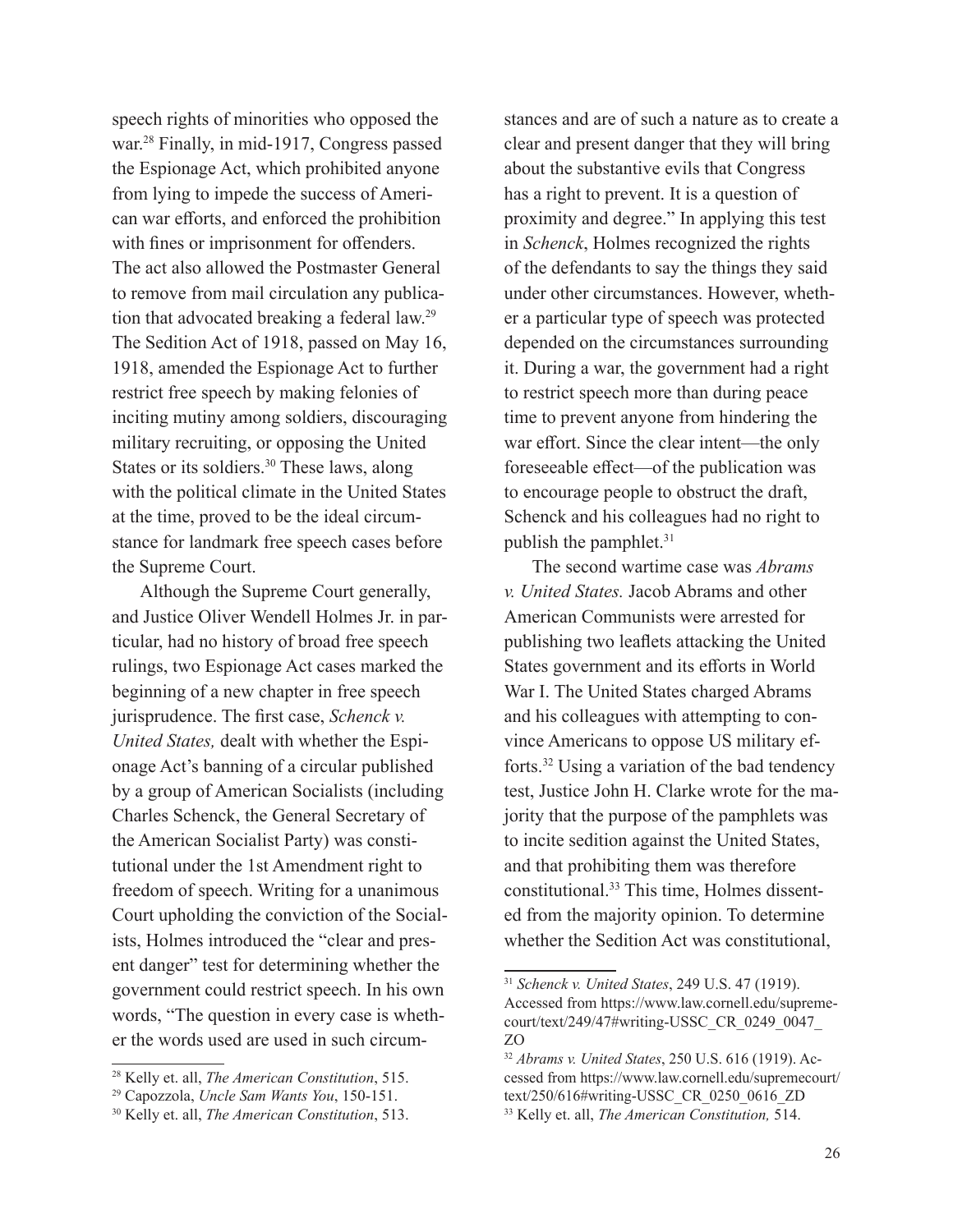Holmes repeated his clear and present danger test from *Schenck* as a two-pronged test. Unless the government could show either imminent danger to harm the government's efforts or subjective intent to do so, the First Amendment prevented the government from restricting seditious speech. Holmes also included the following famous philosophical justification of free speech:

But when men have realized that time has upset many fighting faiths, they may come to believe even more than they believe the very foundations of their own conduct that the ultimate good desired is better reached by free trade in ideas—that the best test of truth is the power of the thought to get itself accepted in the competition of the market, and that truth is the only ground upon which their wishes safely can be carried out. That, at any rate, is the theory of our Constitution. It is an experiment, as all life is an experiment.<sup>34</sup>

Though Holmes was in the minority in this case, his free speech ideas would soon become the official doctrine of the Supreme Court.

# **Continuity: How Holmes Initially Developed His Free Speech Ideas**

Oliver Wendell Holmes Jr. began to develop the core elements of the clear and present danger test – imminent danger and subjective intent—in his common law writings.

He began to develop "imminent danger" in his book *The Common Law*, published in 1884. In *The Common Law*, Holmes argued that intent to commit a crime (as shown by actions close to committing it) was adequate to convict someone of criminal conduct. When he discussed criminal attempts (how the law dealt with people who attempted to commit a crime and were not successful), Holmes explained that intent and attempt are two different things. An intent in the mind to commit a crime is not criminal by itself; on the other hand, "If an act is done of which the natural and probable effect under the circumstances is the accomplishment of a substantive crime," the actor is criminally liable.35 In general, therefore, Holmes believed that the perpetrators of a failed crime were still guilty under the law if their actions were likely to accomplish that crime. At the same time, Holmes recognized another category of criminal attempts: actions which are closely connected with criminal activity but are not criminal themselves. In these cases, Holmes explained that subjective intent to commit a crime was the key, since criminal intent determined the likelihood that the actor would follow the legal conduct with other actions that were illegal.36 But what otherwise legal conduct shows criminal intent so dangerous that the conduct becomes illegal? Holmes answered as follows:

Public policy, that is to say, legislative considerations, are at the bottom of the matter; the considerations being, in this case, the nearness of the danger, the greatness of the harm,

<sup>34</sup> *Abrams v. United States*, 250 U.S. 616 (1919). Accessed from https://www.law.cornell.edu/supremecourt/text/250/616#writing-USSC\_CR\_0250\_0616\_ ZD

<sup>35</sup> Holmes, Jr., *The Common Law*, 61.

<sup>36</sup> Holmes, Jr., *The Common Law*, 64.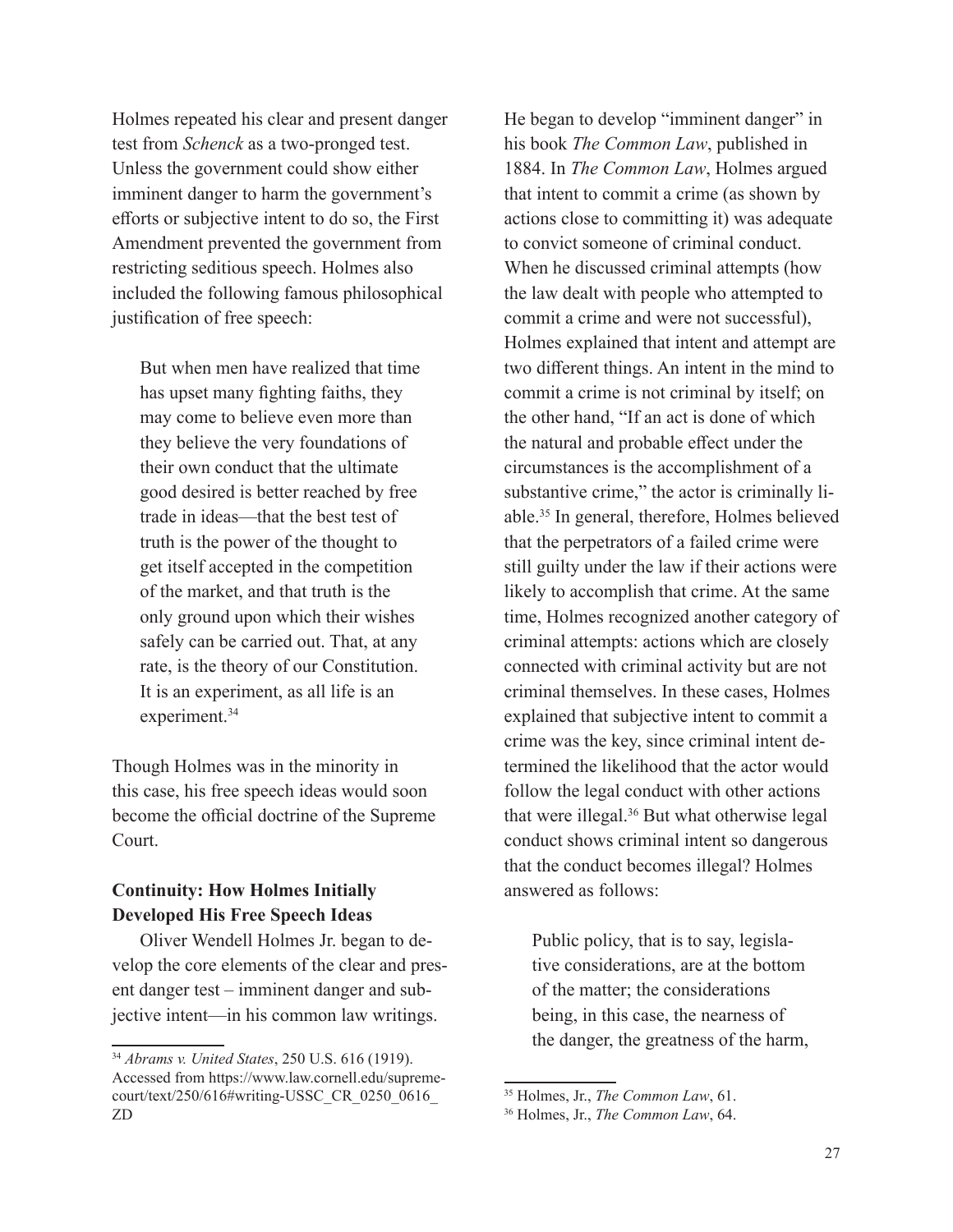and the degree of apprehension felt. When a man buys matches to fire a haystack, or starts on a journey meaning to murder at the end of it, there is still a considerable chance that he will change his mind before he comes to the point. But when he has struck the match, or cocked and aimed the pistol, there is very little chance that he will not persist to the end, and the danger be comes so great that the law steps in.37

In summary, Holmes's book *The Common Law* explored when the law could punish criminal attempts and offered imminent danger as the answer. Holmes would later apply this standard to constitutional free speech in both his *Schenck* and *Abrams* opinions.

In several judicial opinions, Holmes further explained his ideas on criminal attempts. The first case was *Commonwealth v. Lincoln B. Peaslee*, a Massachusetts Supreme Court case in which a man set up explosives around a building with intent to burn down the building, destroy its goods, and injure its insurers.38 After setting up the explosives, the man drove to within a quarter mile of the building to light them, but then changed his mind and left. Holmes explained that actions in furtherance of a planned crime were not generally crimes themselves if further actions were needed to complete the crime. However, "some preparations may amount to an attempt. It is a question of degree. If the preparation comes very near to the accomplishment of the act, the intent to complete

it renders the crime so probable that the act will be a misdemeanor." In this case, Holmes argued that the defendant was innocent because he did not come near enough to committing the arson. A punishable attempt required intent to complete the crime very soon, and at a time and place in which he could carry out his intentions. For Holmes, an example of a punishable attempt in this case would be if Lincoln Peaslee had been in the building lighting the match when he was caught by police.39 In *Aikens v. Wisconsin*, 40 two newspaper publishers were convicted of willfully and maliciously attempting to harm someone's business by charging different interest rates to advertisers based on whether those advertisers bought advertisements in a third paper. Holmes applied his criminal attempts analysis from *The Common Law* by emphasizing the importance of the probable effect of an action when he said, "The most innocent and constitutionally protected of acts or omissions may be made a step in a criminal plot, and if it is a step in a plot, neither its innocence nor the Constitution is sufficient to prevent the punishment of the plot by law."41

In his Harvard Law Review article entitled "Privileges, Malice, and Intent,"42 Holmes began to explore what would become the second element of his clear and present danger test: subjective intent. Holmes first laid out his theory of torts with an external test: If a person acts in a way that

<sup>37</sup> Holmes, Jr., *The Common Law*, 64.

<sup>38</sup> *Commonwealth v. Lincoln B. Peaslee*, 177 Mass. 267, https://law.justia.com/cases/massachusetts/supreme-court/volumes/177/177mass267.html.

<sup>39</sup> *Commonwealth v. Lincoln B. Peaslee*, 177 Mass. 267, https://law.justia.com/cases/massachusetts/supreme-court/volumes/177/177mass267.html. <sup>40</sup> *Aikens v. Wisconsin*, 195 U.S. 194 (1904), https://

caselaw.findlaw.com/us-supreme-court/195/194.html. <sup>41</sup> *Aikens v. Wisconsin*, 195 U.S. 194 (1904), https:// caselaw.findlaw.com/us-supreme-court/195/194.html. 42 Holmes, "Privilege, Malice, and Intent," 1-14.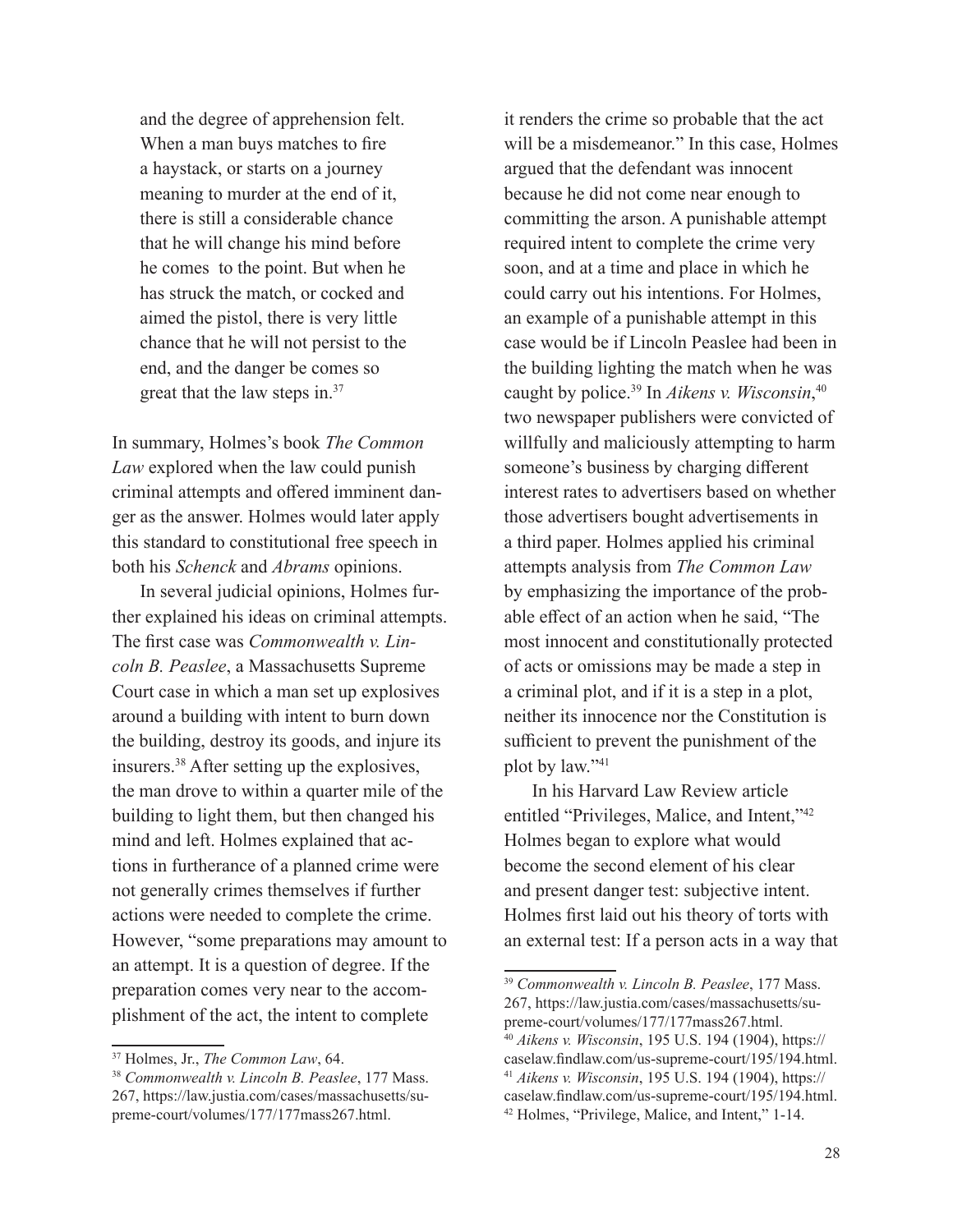harms another person under circumstances the actor knew were likely to produce that effect, he is liable for that harm.<sup>43</sup> However, Holmes explained that in some cases, knowingly inflicting harm on another person is acceptable if just cause is present.<sup>44</sup> To determine whether the actor had just cause to harm someone else, the key factor was the actor's motives. As an example, Holmes imagined a person who counsels another person to refrain from hiring a certain doctor. If that counsel harmed the doctor's business, the person who provided that counsel might be liable if he gave the counsel solely to harm the doctor's business, as opposed to believing that the doctor was unqualified to practice medicine. Holmes then stated his thesis: "If the privilege is qualified, the policy in favor of the defendant's freedom generally will be found to be qualified only to the extent of forbidding him to use for the sake of doing harm what is allowed him for the sake of good."45 In other words, a person's motives determined whether a defendant could be liable for a privileged action that harmed someone else. Later in the article, Holmes addressed another type of tort: When a person's lawful actions lead to the wrongdoing of another person. Holmes explained that people have a right to expect that others will act lawfully, even if that expectation is not likely to be true. For instance, if a person spreads a message he heard from someone else, he is not responsible if that message turns out to be slanderous.46 However, if the conduct he attempted to induce in another person required tortious action

(i.e. he intended to cause the tortious action), he is liable.<sup>47</sup> Holmes began to apply his ideas on intent from "Privileges, Malice, and Intent" in *Gandia v. Pettingill*, a US Supreme Court case in which Holmes decided that the authors of news articles claiming that the attorney general of Puerto Rico was operating a private law practice were not libelous, since they were not excessive or malicious, and they revealed issues of great interest to the public.48 Holmes's emphasis on malice (similar to intent) reflected his analysis in "Privileges, Malice, and Intent" of liability for privileged conduct. Since intent is one of two elements Holmes emphasized in his clear and present danger test, and speech is both a privileged action and a potential cause of unlawful action, it appears that the principles in this article also influenced Holmes's thinking on free speech in *Schenck* and *Abrams*.

Holmes's academic writings and judicial opinions suggest that the two elements of his clear and present danger test originated long before his groundbreaking free speech opinions in 1919. Even more convincing, however, are two letters Holmes wrote to other legal thinkers in which he further described his thinking on these issues. Holmes wrote the first letter in response to a question from friend and Harvard law professor Zechariah Chafee, Jr. On June 9, 1922, Chaffe wrote to Holmes asking, "whether this definition of freedom of speech in the Schenck case was at all suggested to you by any writers on the subject or was the result entirely of

<sup>43</sup> Holmes, "Privilege, Malice, and Intent," 1.

<sup>44</sup> Holmes, "Privilege, Malice, and Intent," 3.

<sup>45</sup> Holmes, "Privilege, Malice, and Intent," 6-7.

<sup>46</sup> Holmes, "Privilege, Malice, and Intent," 10.

<sup>47</sup> Holmes, "Privilege, Malice, and Intent," 11.

<sup>48</sup> *Gandia v. Pettingill*, 222 U.S. 452 (1912). Accessed from https://scholar.google.com/scholar\_case?case =10495946766850350745&hl=en&as\_sdt=6&as\_ vis=1&oi=scholar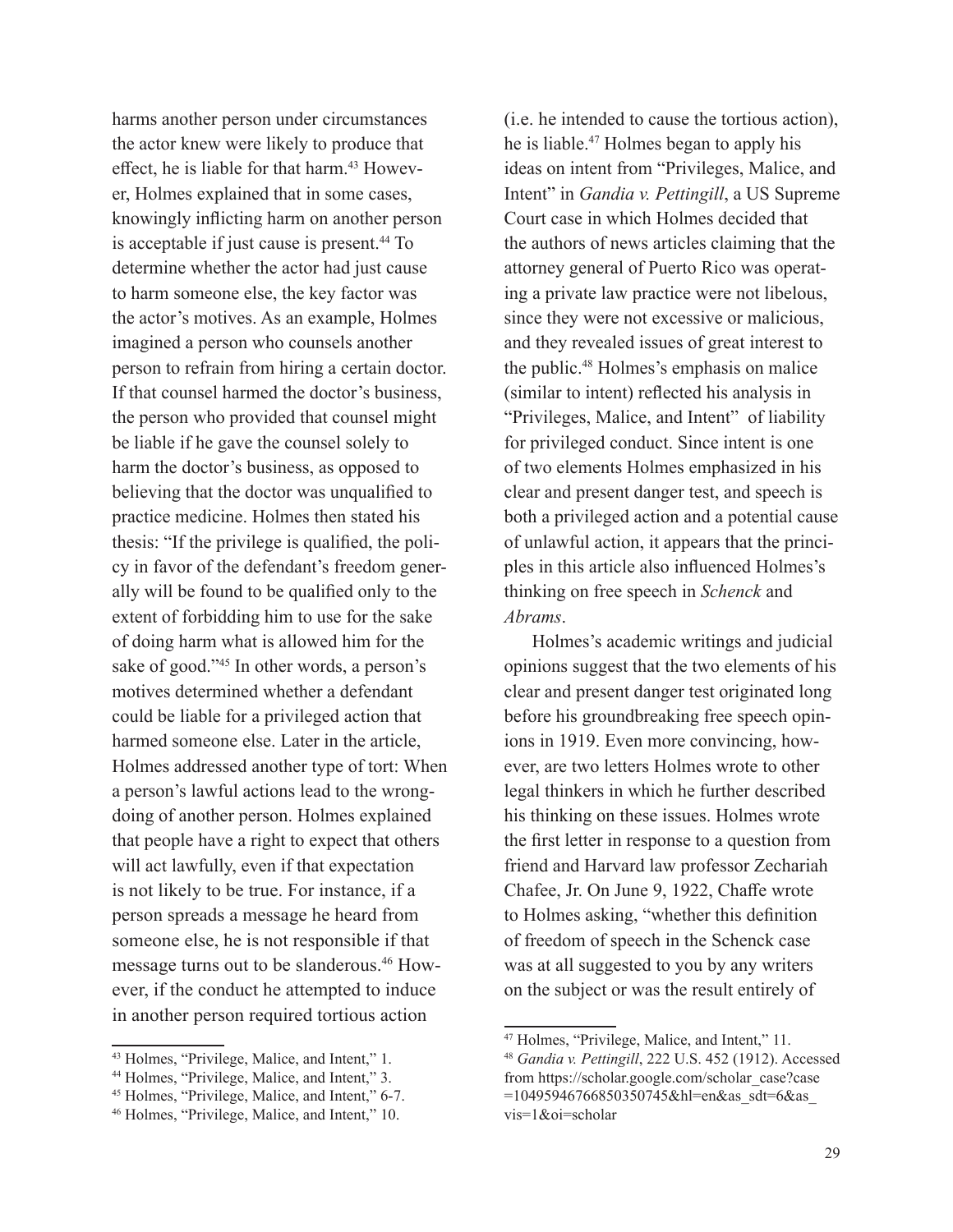your reflections."49 Holmes responded that he developed the clear and present danger test after several cases taught him that his commitment to Blackstone's prior restraint doctrine of free speech was incorrect. He then added, "But I did think hard on the matter of attempts in my Common Law and a Mass [Massachusetts] case [*Commonwealth v. Peaslee*], later in the Swift case (U.S.) [*Swift v. United States*]."50 In other words, Holmes explicitly recognized that his criminal attempts writings found in *The Common Law, Commonwealth v. Peaselee,* and *Swift v. United States* led to his clear and present danger test in *Schenck v. United States*. Holmes sent the second letter to an English friend, the jurist Sir Fredrick Pollock. In this letter, while commenting on his own opinion in *Abrams v. United States*, he argued that to constitutionally restrict speech, "an actual intent to hinder the U.S. in its war with Germany must be proved." He continued, "even if there were evidence of a conspiracy to obstruct, etc., the overt act laid must be an act done to effect the object of the conspiracy and it seems to my plain that the only object of the leaflets was to hinder our interference with Russia. I ought to have developed this in the opinion."51 These statements

unmistakably suggest that Holmes applied his thoughts from "Privileges, Malice, and Intent"—that liability for privileged actions depended upon subjective intent – to constitutional freedom of speech in *Abrams*.

## **Change: How and Why Holmes Became a Champion of Free Speech**

Though Holmes based his clear and present danger test on ideas from his common law writings, he did change his free speech viewpoints in important ways before his *Schenck* and *Abrams* opinions. One important change was his rejection of Blackstone's prior restraint idea of free speech. As discussed above, Blackstone's common law free speech doctrine allowed civil governments to punish speech after the fact. The key criterion was whether the speech showed proximate cause—a close connection between the speech and an illegal action—to show that the speaker had seditious intent. "In practice, however, more often than not the rule that obtained was the bad tendency test. Publication and speech were held to be punishable if they evinced a reasonable tendency, at some future point, to undermine the government."52 This "bad tendency test" gave courts significant power to limit any kind of speech that potentially encouraged opposition to the government. In *Patterson v. United States53,* in which a Colorado newspaper Holmes interpreted the constitution's freedom of speech and of the press provisions in the Blackstone tradition: "the main purpose of such constitutional provisions is 'to prevent all such previous restraints upon

<sup>49</sup> Letter from Zechariah Chafee, Jr. to Oliver Wendell Holmes, Jr. (June 9, 1922), quoted in Bogen, "The Free Speech Metamorphosis of Mr. Justice Holmes," 101-102.

<sup>50</sup> Letter from Oliver Wendell Holmes, Jr. to Zechariah Chafee, Jr. (June 12, 1922), quoted in Bogen, "The Free Speech Metamorphosis of Mr. Justice Holmes," 101-102.

<sup>&</sup>lt;sup>51</sup> Letter from Oliver Wendell Holmes, Jr. to Fredrick Pollock (December 14, 1919), in Mark De Wolfe Howe, ed. *Holmes-Pollock Letters: The Correspondence of Mr. Justice Holmes and Sir Frederick Pollock 1874-1932*, (Cambridge, Massachusetts: Harvard University Press, 1942), 2:32-33. https://heinonline. org/HOL/P?h=hein.beal/holpol0002&i=1

<sup>52</sup> Kelly et. all, *The American Constitution,* 511.

<sup>53</sup> *Patterson v. Colorado*, 205 U.S. 454 (1907). Accessed from http://cdn.loc.gov/service/ll/usrep/ usrep205/usrep205454/usrep205454.pdf.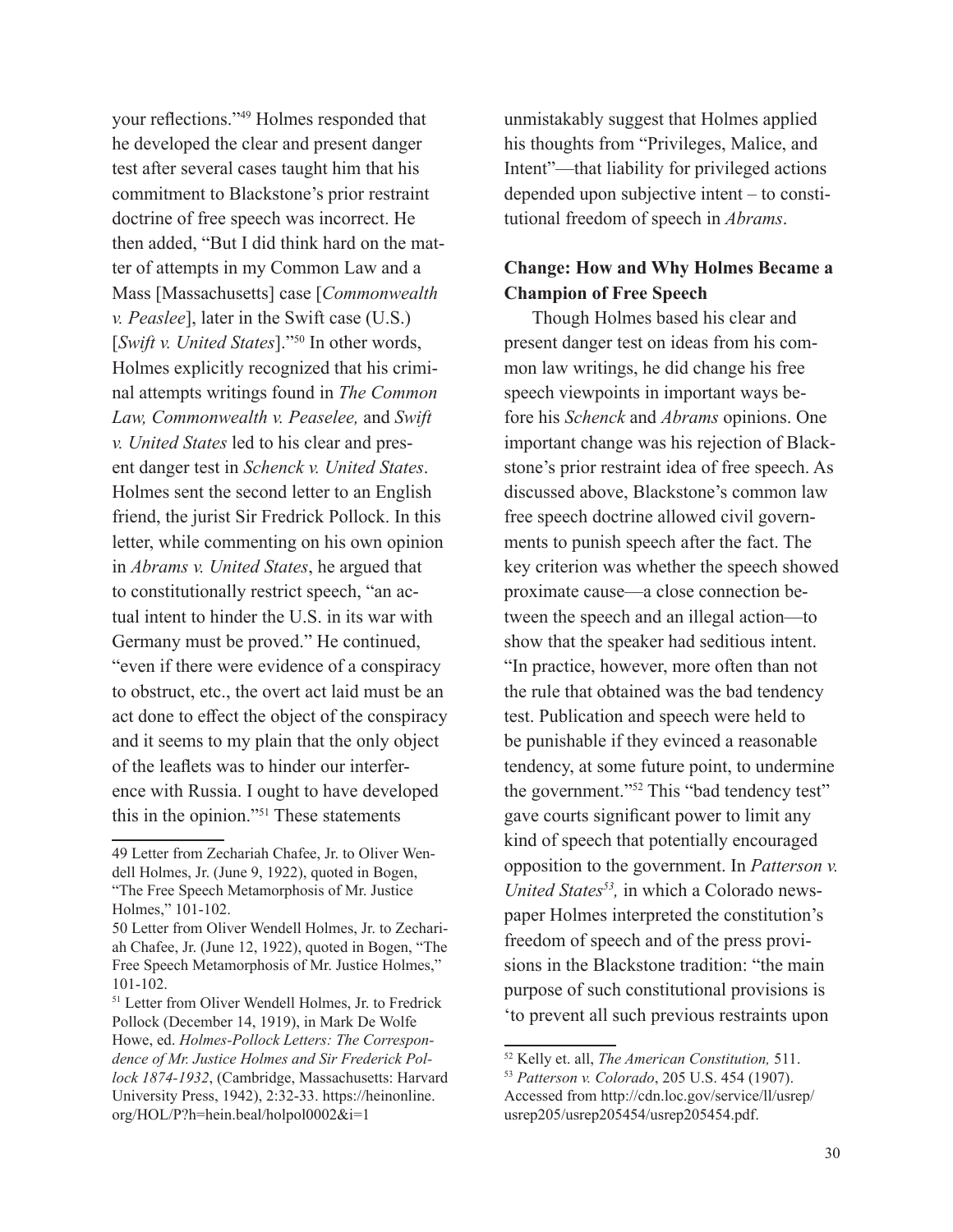publications as had been practiced by other governments,' and they do not prevent the subsequent punishment of such as may be deemed contrary to the public welfare."54 In an unpublished dissent for *Baltzer v. United States*, the first case the Supreme Court heard on the Espionage Cases, Holmes still left the bad tendency test intact, stating, "I agree that freedom of speech is not abridged unconstitutionally in those cases of subsequent punishment with which this court has from time to time."<sup>55</sup> As late as December 1918, Holmes still held to prior restraint (and the accompanying bad tendency test) to define constitutional freedom of speech.

Eventually, Holmes questioned and ultimately rejected the prior restraint doctrine, beginning in *Schenck v. United States*. In discussing *Schenck's* constitutional free speech claims, Holmes stated, "It well may be that the prohibition of laws abridging the freedom of speech is not confined to previous restraints, although to prevent them may have been the main purpose, as intimated in Patterson v. Colorado, 205 U.S. 454, 462."56 Unlike in *Patterson,* Holmes mentioned the prior restraint doctrine of free speech, but seemed unsure about its legitimacy and willing to abandon it if needed. The clear and present danger test, which Holmes created in *Schenck,* was effectively a method for

<sup>54</sup> *Patterson v. Colorado*, 205 U.S. 454 (1907). Accessed from http://cdn.loc.gov/service/ll/usrep/ usrep205/usrep205454/usrep205454.pdf. <sup>55</sup> *Baltzer v United States* (Holmes dissenting), memorandum distributed to the Justices on December 3, 1918, quoted in Novick, "The Unrevised Holmes and Freedom of Expression," 388–390. https://heinonline. org/HOL/P?h=hein.journals/suprev1991&i=307. <sup>56</sup> *Schenck v. United States*, 249 U.S. 47 (1919). Accessed from https://www.law.cornell.edu/supremecourt/text/249/47#writing-USSC\_CR\_0249\_0047\_ ZO

narrowing the scope of the bad tendency test to only those kinds of speech that threatened serious, immediate attacks on the Federal Government or its laws. In *Abrams v. United States* several months later, Holmes went even further, saying, "I wholly disagree with the argument of the Government that the First Amendment left the common law as to seditious libel in force."57 In other words, Holmes explicitly rejected the US government's argument that the free speech clause codified common law free speech doctrines. In 1922, Holmes openly rejected his previous adherence to the bad tendency test in a letter to Zechariah Chafee: "The later cases (and probably you-I do not remember exactly) had taught me that in the earlier Paterson [*sic*] case, if that was the name of it, I had taken Blackstone and Parker of Mass as well founded, wrongly. I surely was ignorant."58 Holmes changed his views on free speech by rejecting Blackstone's bad tendency test and creating the clear and present danger test.

A second way in which Holmes's views of constitutional free speech changed was in his increased emphasis on freedom of speech in his court opinions and his willingness to lead vocal minorities in favor of free speech. This pattern did not emerge in *Schenck*, likely because Holmes was assigned the majority opinion and wanted to encourage as many of his colleagues as possible to join it. In a letter to Fredrick Pollock, Holmes reflected upon *Schenck* and concluded, "I

<sup>57</sup> *Abrams v. United States*, 250 U.S. 616 (1919). Accessed from https://www.law.cornell.edu/supremecourt/text/250/616#writing-USSC\_CR\_0250\_0616\_ ZD

<sup>58</sup> Letter from Oliver Wendell Holmes, Jr. to Zechariah Chafee, Jr. (June 12, 1922), quoted in Bogen, "The Free Speech Metamorphosis of Mr. Justice Holmes," 101-102.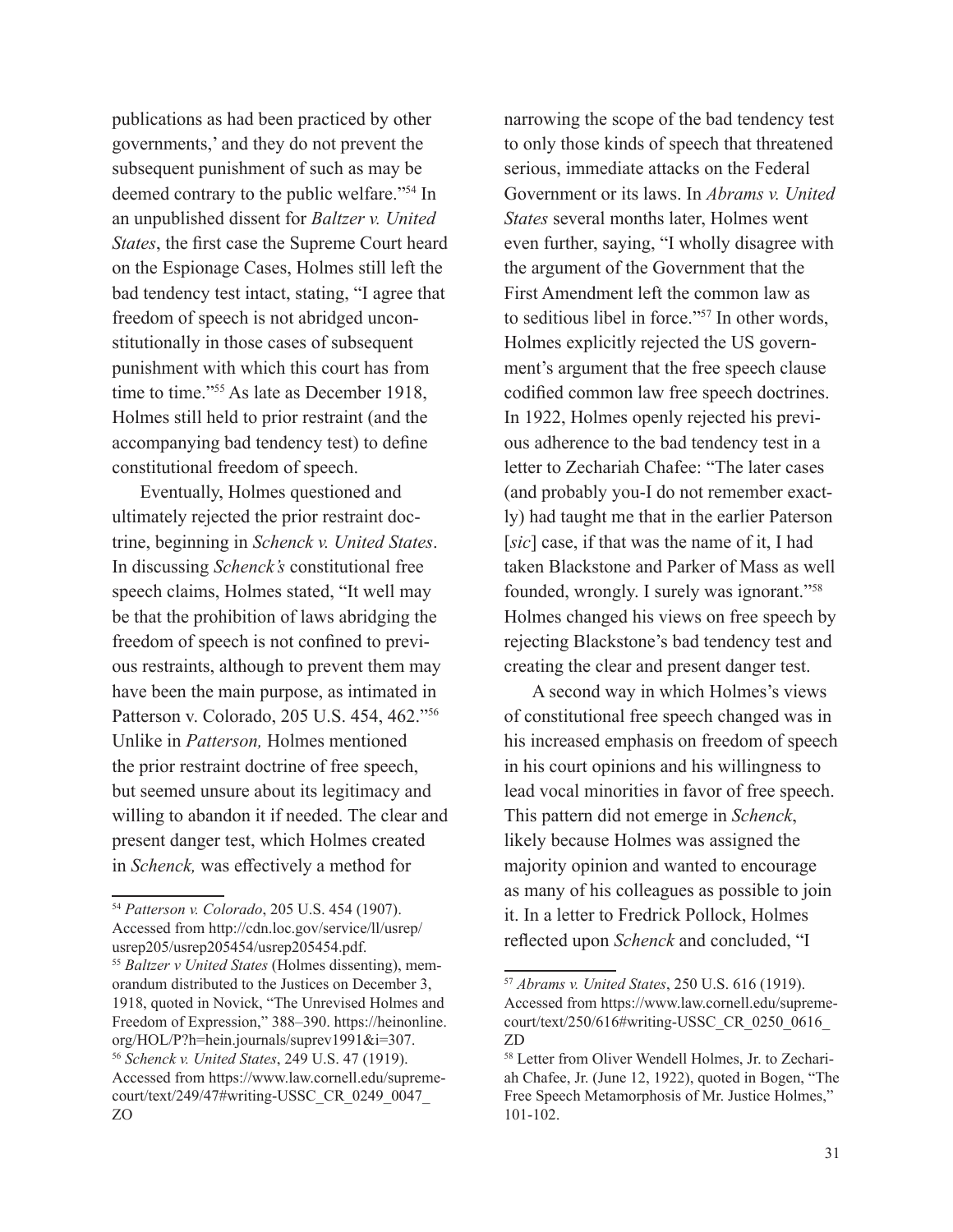should go farther probably than the majority in favor of [free speech], and I daresay it was partly on that account that the C. J. assigned the case to me."59 In other words, Holmes recognized that the Chief Justice allowed him to write the majority opinion in *Schenck*  to force Holmes to restrain his "extreme" speech viewpoints. After this obstacle was removed, Holmes began to support free speech (often through dissenting opinions) with greater emphasis than he had before. One tally of Holmes's votes on key Supreme Court free speech cases found that he voted to protect free speech in just 2 of 11 cases before *Schenck* and *Abrams*. By contrast, he voted for free speech protection in 12 of 14 cases after *Schenck* and *Abrams*. 60 Beginning in *Abrams*, Holmes also began to use his opinions to make sweeping defenses of his philosophical reasons for believing in freedom of speech. In *Abrams*, he declared:

But when men have realized that time has upset many fighting faiths, they may come to believe even more than they believe the very foundations of their own conduct that the ultimate good desired is better reached by free trade in ideas—that the best test of truth is the power of the thought to get itself accepted in the competition of the market, and that truth is the only ground upon which their wishes safely can be carried out. That, at any rate, is the theory of our Constitution.

It is an experiment, as all life is an experiment.<sup>61</sup>

In *Gitlow v. New York* in 1925, Holmes once again used a dissenting opinion as an opportunity to stand up for freedom of speech, saying, "It is said that this manifesto was more than a theory, that it was an incitement. Every idea is an incitement….If, in the long run, the beliefs expressed in proletarian dictatorship are destined to be accepted by the dominant forces of the community, the only meaning of free speech is that they should be given their chance and have their way."62 Beginning with *Abrams*, Holmes showed a new willingness to vote for freedom of speech and a new eagerness to explain its philosophical backing in his Supreme Court opinions.

Two legal thinkers influenced Holmes to change his free speech views: Learned Hand and Zechariah Chafee, Jr. Hand was a US District Court Judge with whom Holmes corresponded. In 1917, Hand handed down an influential free speech decision in *Masses Publishing Company v. Patten*. 63 In this case, Hand decided that the New York Postmaster General could not refuse to carry a magazine because it criticized US involvement in World War I. Hand reasoned that the Espionage Act only prohibited people from encouraging others to obstruct the draft, and therefore the magazine in question was

<sup>59</sup> Oliver Wendell Holmes, Jr., to Fredrick Pollock (April 5, 1919), in Howe, ed. *Holmes-Pollock Letters*, 1:7.

<sup>60</sup> Ronald K. L. Collins, *The Fundamental Holmes: A Free Speech Chronicle and Reader,* (New York:

Cambridge University Press, 2010), 399.

<sup>61</sup> *Abrams v. United States*, 250 U.S. 616 (1919). Accessed from https://www.law.cornell.edu/supremecourt/text/250/616#writing-USSC\_CR\_0250\_0616\_ ZD

<sup>62</sup> *Gitlow v. New York*, 268 U.S. 652 (1925). Accessed from https://www.law.cornell.edu/supremecourt/text/268/652#writing-USSC\_CR\_0268\_0652\_ZD <sup>63</sup> *Masses Publishing Co. v. Patten*, 244 F. 535 (S.D.N.Y.), reversed, 246 F. 24 (2d Cir. 1917).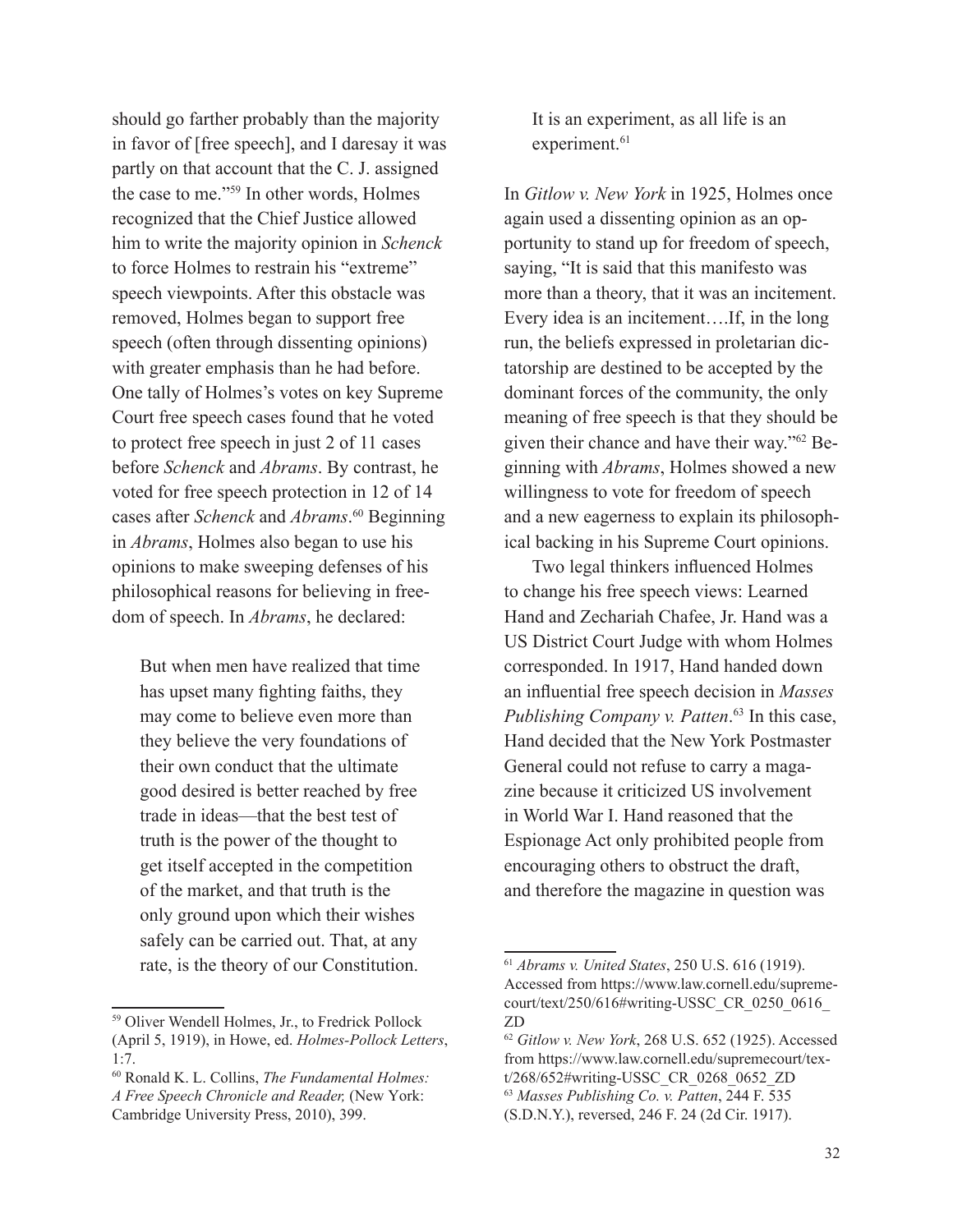legal.64 Unlike the bad tendency test popular at the time, Hand introduced a new test based on "direct incitement," which suggesting that governments should fully protect nearly all speech, leaving only a few types unprotected.65 Shortly after writing his *Masses* opinion, Hand discussed freedom of speech with Holmes during a train ride they happened to take together from [city] to [city] in [date]. In particular, Hand stated that our uncertainty about many of our opinions and the possibility that new insights may occur to us should lead us to tolerate others' views. Apparently, Hand was dissatisfied with his response on the train to Holmes's argument that humans have a "sacred right to kill the other fellow when he disagrees." Hand now argued, "Not at all, kill him for the love of Christ and in the name of God, but always realize that he may be the saint and you the devil."66 Possibly Hand's arguments about uncertainty as the ground of tolerance convinced Holmes to argue that "time has upset many fighting faiths" in support of his dissent in *Abrams.*<sup>67</sup> After Holmes published his opinions for *Schenck* and two other Espionage Cases, Hand objected in a letter that his opinions focused too much on intent and the likelihood of harm.68 Holmes's reply made clear that he

saw Hand's "direct incitement" idea as identical to his clear and present danger test.<sup>69</sup> In summary, the evidence suggests that Judge Learned Hand may have influenced the free speech views of Oliver Wendell Holmes.

A second influence on Holmes's free speech developments was Zechariah Chafee, Jr., a law professor at Harvard University. Back in 1914, Holmes had subscribed to a new weekly magazine called *The New Republic*. 70 After Hand's *Masses* opinion in 1917, Chafee used the summer of 1918 to study the appropriate boundary between free speech and speech the federal government could restrict.71 After Holmes's first Espionage Act opinions (including *Schenck*) were published, Chafee wrote an article for the *New Republic* in November 1919. In this article, Chafee attacked Holmes's decisions in the Espionage Cases for violating the First Amendment. Chafee argued that the First Amendment protected wartime opposition to the government as long as the opposition did not directly cause dangerous opposition to the war.<sup>72</sup> In a 1919 Harvard Law Review article entitled "Free Speech During War-

<sup>64</sup> Bogen, "The Free Speech Metamorphosis of Mr. Justice Holmes," 133-134.

<sup>65</sup> Douglas Laycock, "The Clear and Present Danger Test," *Journal of Supreme Court History* 25, no. 2 (2000), 163, 181. Accessed from http://supremecourthistory.org/assets/pub\_journal\_2000\_vol\_2.pdf 66 Letter from Learned Hand to Oliver Wendell Holmes, Jr. (June 22, 1918), quoted in Healy, *The Great Dissent,* 22-23.

<sup>67</sup> *Abrams v. United States*, 250 U.S. 616 (1919). Accessed from https://www.law.cornell.edu/supremecourt/text/250/616#writing-USSC\_CR\_0250\_0616\_ ZD

<sup>68</sup> Learned Hand to Oliver Wendell Holmes, Jr. (late March, 1919), quoted in Gerald Gunther, "Learned

Hand and the Origins of Modern First Amendment Doctrine: Some Fragments of History," Stanford Law Review 27, no. 3 (February 1975): 758-759. Accessed from https://heinonline.org/HOL/P?h=hein. journals/stflr27&i=737

<sup>69</sup> Oliver Wendell Holmes, Jr. to Learned Hand (April, 1919), quoted in Gunther, "Learned Hand and the Origins of Modern First Amendment Doctrine," 759-760.

<sup>70</sup> Oliver Wendell Holmes, Jr., to Fredrick Pollock (November 7, 1914), in Howe, ed. *Holmes-Pollock Letters*, 1:223-224.

<sup>71</sup> Ragan, "Justice Oliver Wendell Holmes, Jr., Zechariah Chafee, Jr., and the Clear and Present Danger Test for Free Speech," 37.

<sup>72</sup> Ragan, "Justice Oliver Wendell Holmes, Jr., Zechariah Chafee, Jr., and the Clear and Present Danger Test for Free Speech," 38.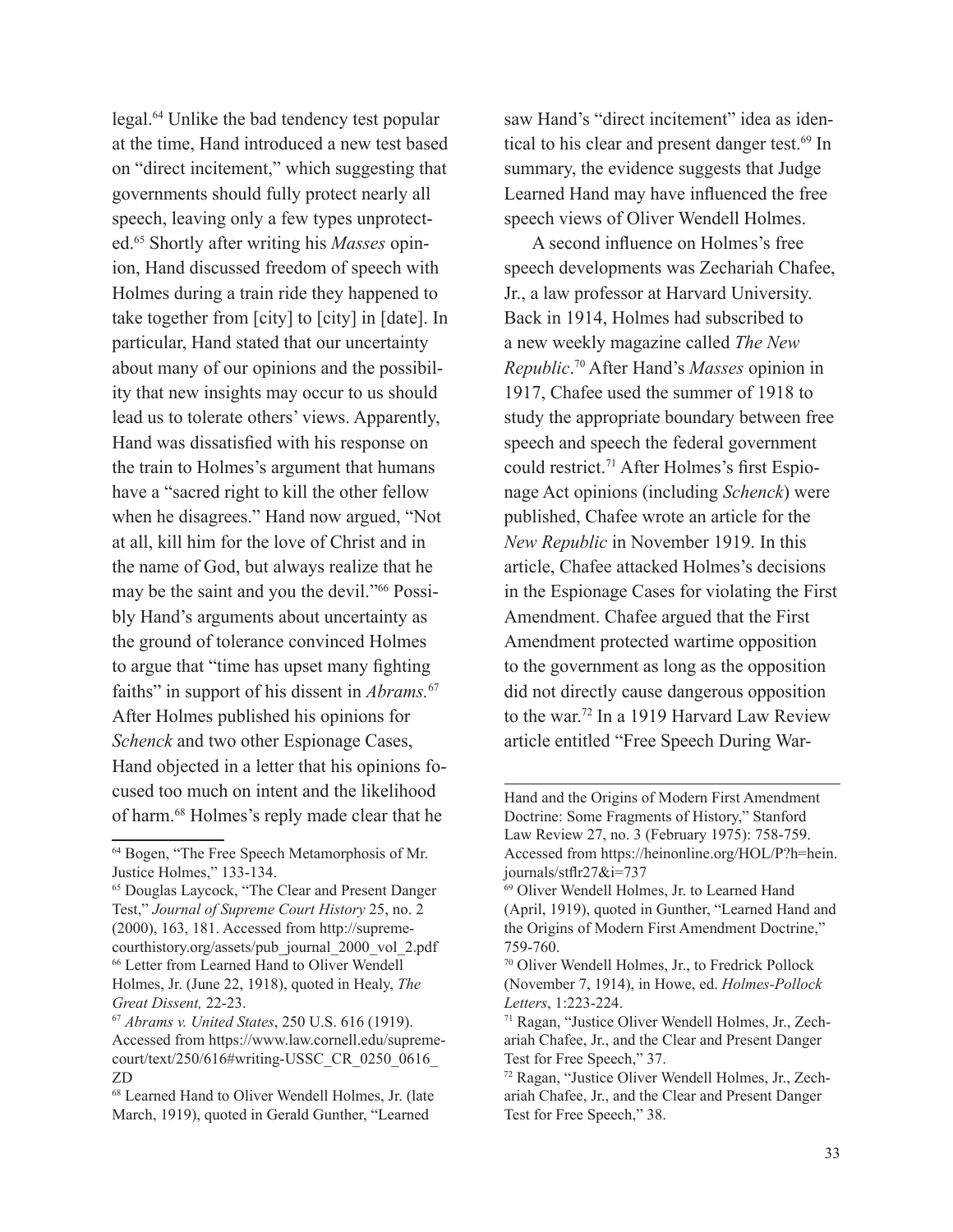time," Chafee argued that the purpose of the First Amendment was to allow all people to express their viewpoints, thereby furthering the search for truth. He argued that the government could only ban types of speech that came close enough to inciting illegal actions, and severely criticized Holmes by name.73 In a 1922 letter, Holmes answered Chafee's question about how he developed the clear and present danger test by saying, "The expression that you refer to was not helped by any book that I know-I think it came without doubt after the later cases (and probably you-I do not remember exactly) had taught me…"74 In other words, Holmes explicitly recognized that Chafee likely influenced him to reject the common law, prior restraint-based idea of free speech in favor of his clear and present danger test. Given Chafee's criticisms of Holmes and Holmes's own statements, it is likely that Chafee helped change Holmes's free speech ideas.

### **Clear and Present Danger After Holmes**

In the 1930s and 1940s, a more civil liberties-conscious Supreme Court accepted Holmes's clear and present danger test and expanded its applicability beyond internal security issues. In *Whitney v. California*, Holmes's longtime Supreme Court colleague Louis Brandeis further developed the clear and present danger test that Holmes had created.75 In his opinion, Brandeis explained that speech must threaten clear, imminent,

and serious danger before the government could restrict it under the clear and present danger test.76 The Court that would apply this version of the test was more committed to freedom of speech than previous Supreme Courts had been. President Franklin Roosevelt appointed several justices who supported expanded civil liberties (often including freedom of speech), including Benjamin Cardozo (1932), Hugo Black (1937), William O. Douglas (1939), Felix Frankfurter (1939), Frank Murphey (1940), and Wiley Rutledge (1943).<sup>77</sup> Combined with Brandeis and Harlan Fiske Stone, this gave civil liberties a majority on the Court by 1940.78 This newly-composed Court began to apply the clear and present danger test to a wider scope of issues than the internal security issues Holmes had originally used the test for. For instance, Bridges v. California (decided in 1941) reversed the conviction of labor agitator Harry Bridges and the editors of the Los Angeles Times for contempt of court by publishing about pending state court cases. The Supreme Court found that the dangers the speech threatened were not serious, and therefore the state could not restrict that speech under the clear and present danger test.79 *West Virginia State Board of Education v. Barnette* (decided in 1943) struck down a law that prohibited school children from refusing to salute the American flag. In his majority opinion, Justice Robert H. Jackson declared that refusing to salute the flag did

<sup>73</sup> Ragan, "Justice Oliver Wendell Holmes, Jr., Zechariah Chafee, Jr., and the Clear and Present Danger Test for Free Speech," 41-42.

<sup>74</sup> Letter from Oliver Wendell Holmes, Jr. to Zechariah Chafee, Jr. (June 12, 1922), quoted in Bogen, "The Free Speech Metamorphosis of Mr. Justice Holmes," 101-102.

<sup>75</sup> Collins, *The Fundamental Holmes*, 355.

<sup>76</sup> *Whitney v. California*, 274 U.S. 357 (1927). Accessed from https://www.law.cornell.edu/supremecourt/text/274/357#writing-USSC\_CR\_0274\_0357\_ ZC

<sup>77</sup> Kelly et. all, *The American Constitution*, front matter.

<sup>78</sup> Kelly et. all, *The American Constitution*, 520.

<sup>79</sup> Kelly et. all, *The American Constitution,* 531*.*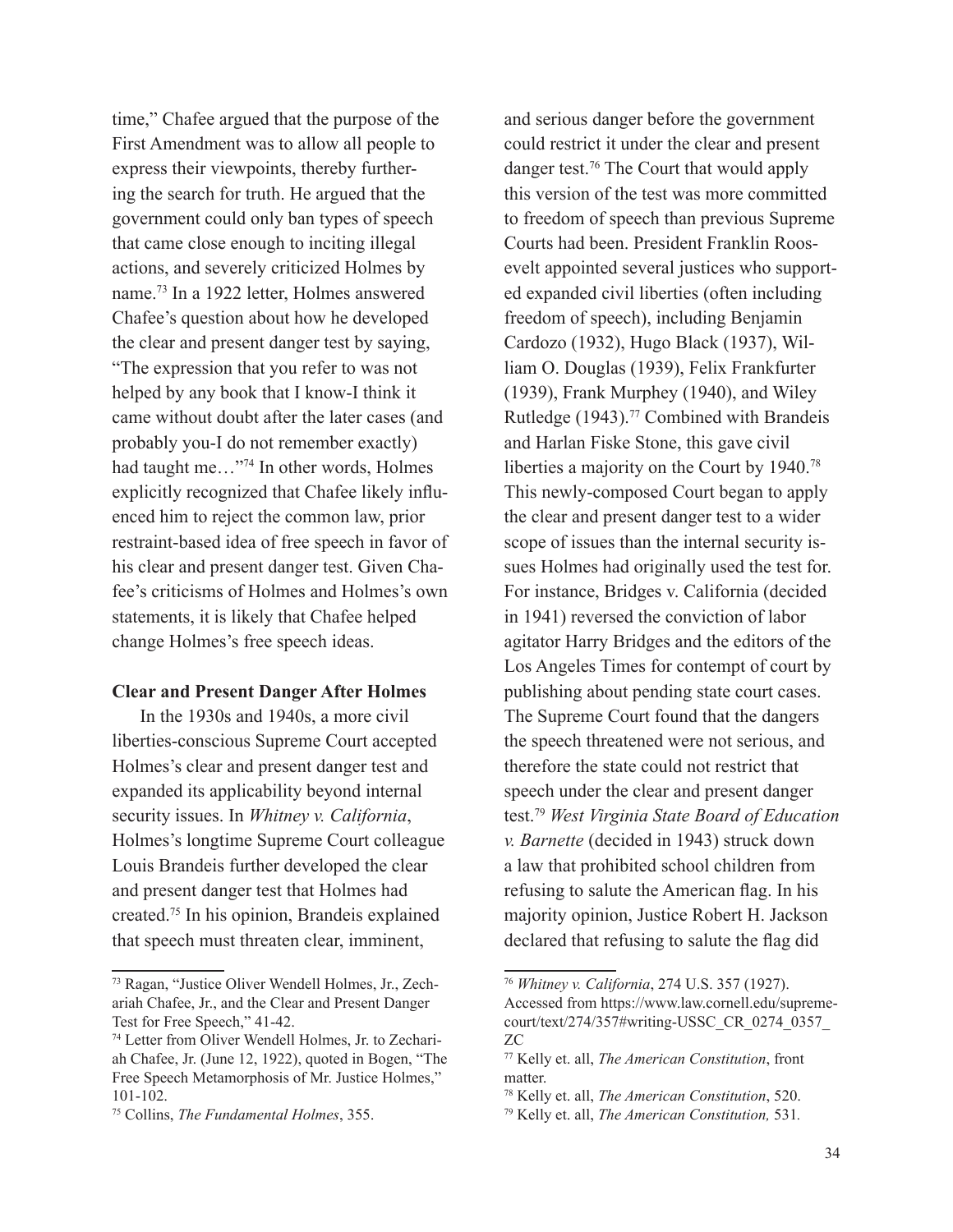not constitute a clear and present danger to the United States.<sup>80</sup> Through cases like these, the newly-configured Supreme Court of the 1930s and 1940s expanded the reach of the clear and present danger test.

In the 1950s, the Cold War encouraged a return to suppressing speech that criticized the government and brought about a landmark case that led to the death of the clear and present danger test. After the discovery of several Communist spies working to sabotage the United States, the free speech of American Communists became a hotly debated topic. Free speech libertarians used the spirit of Holmes's opinions—particularly his "marketplace of ideas" concept from *Abrams*—to argue for the Communists' right to speak. Conversely, free speech conservatives who opposed complete freedom of speech for Communists argued that the clear and present danger test could show when restricting Communist speech rights was appropriate.81 The debate culminated in *Dennis v. United States*, a 1951 Supreme Court case addressing the convictions of twelve American Communist party leaders. To decide this case, the Court had to consider whether the Communist party itself taught ideas sufficiently dangerous to the United States to warrant restricting its leaders' free speech. While he invoked Holmes's clear and present danger test, Chief Justice Fred Vinson reinterpreted it to fit his argument to convict the Communist leaders. Specifically, Vinson argued that the Court must weigh the seriousness of the threat against the likelihood of the threat occurring. If the threat was serious enough, governments could constitution-

80 Kelly et. all, *The American Constitution*, 530.

ally restrict it, even if it the illegal conduct the speech advocated was very unlikely to happen.82 *Dennis* destroyed the usefulness of the clear and present danger test by turning several justices against the test and turning it into a "sliding scale" instead of imminent danger and subjective intent. At the same time, the Court could not overrule *Dennis* in an effort to reclaim the test because of popular support for *Dennis's* anti-Communist ruling. As a result, the Court had to abandon the clear and present danger test and find a new method of finding the limits of constitutional free speech.<sup>83</sup>

In the 1960s, the Supreme Court developed the "Imminent Lawlessness" test to replace the clear and present danger test. The liberal Supreme Court under Earl Warren in the 1960s finally brought about the triumph of libertarian views of free speech on internal security issues. This triumph happened largely because of the decline in anti-Communist fear in Americans in the late 1950s, and because new Supreme Court justices Arthur Goldberg and Abe Fortas (appointed in the early 1960s) gave the libertarians on the Court a majority.84 In *Brandenburg v. Ohio* (1969), the Court struck down an Ohio statute under which the state convicted a member of the Ku Klux Klan [of what]. In this case, the Court overruled *Whitney v. California*, formally nullifying the clear and present danger test. The new imminent lawlessness test took the "present danger" element of the CPD test and combined it with "incitement" from Learned Hand's Masses opinion during World War I. The result was a test that al-

<sup>81</sup> Kelly et. all, *The American Constitution*, 560.

<sup>82</sup> Kelly et. all, *The American Constitution*, 571.

<sup>83</sup> Laycock, "The Clear and Present Danger Test," 179-181.

<sup>84</sup> Kelly et. all, *The American Constitution*, 574.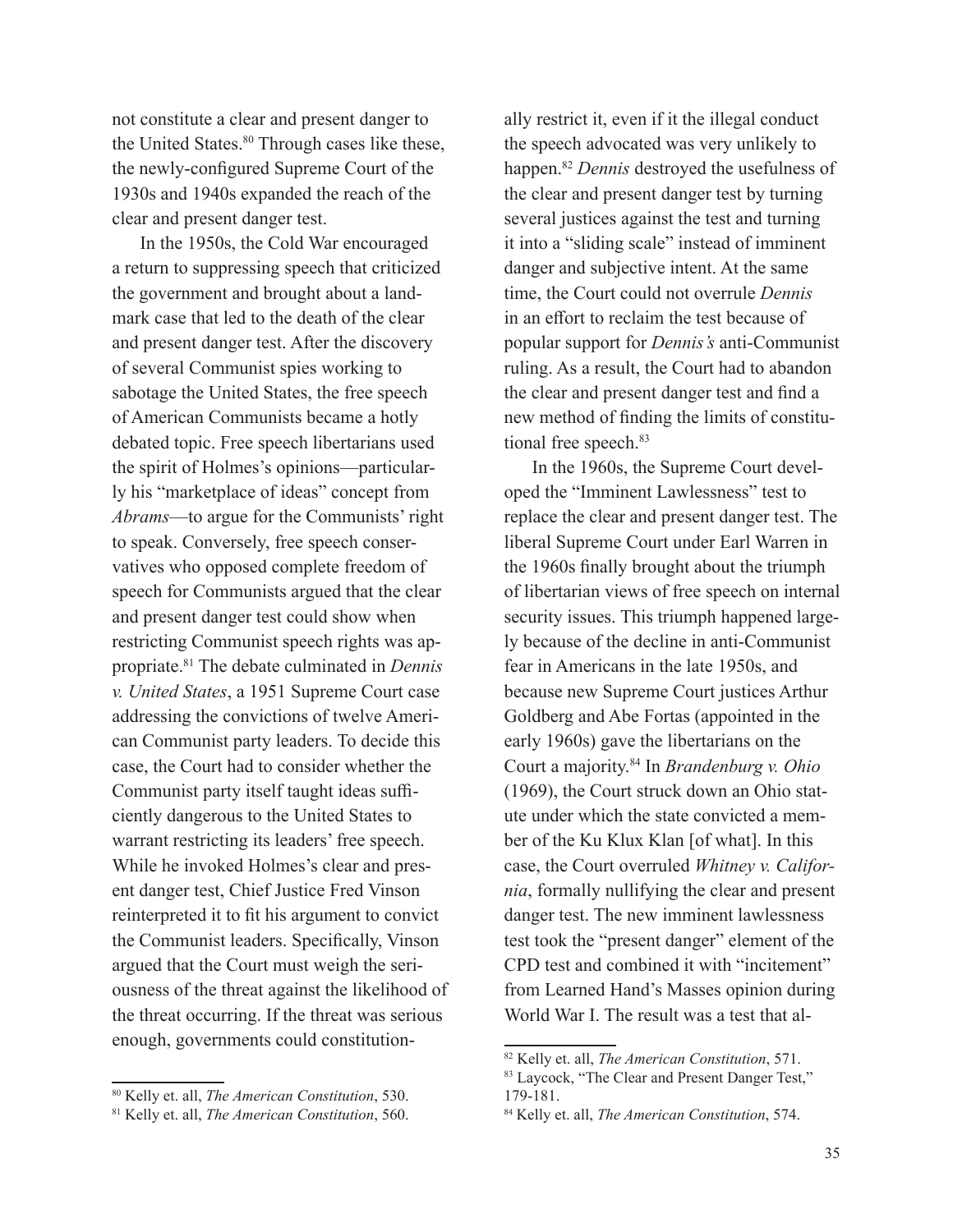lowed the state to prohibit and punish a few types of speech while completely protecting most types of speech. This signified a clear break with the clear and present danger test, which attempted to balance individual rights and state interests.85 Though *Brandenburg*  rejected Holmes's test, it arguably vindicated his philosophy of free speech. As legal scholar Robert Bork has noted:

The law of free speech we know today grows out of the Supreme Court decisions following World War I – Schenck v. United States, Abrams v. United States, Gitlow v. New York, Whitney v. California – not out of the majority positions but rather from the opinions, mostly dissents or concurrences that were really dissents, of Justices Holmes and Brandeis….The great Smith Act cases of the 1950's, Dennis v. United States, as modified by Yates v. United States, and, more recently, in 1969, Brandenburg v. Ohio (voiding the Ohio criminal syndicalism statute), mark the triumph of Holmes and Brandeis.<sup>86</sup>

Though the 1960s Supreme Court rejected the test in *Brandenburg*, it built upon Holmes's first steps toward a broader view of free speech.

In summary, Oliver Wendell Holmes, Jr. changed the face of constitutional free speech in the United States while showing both change and continuity in his free speech views. Holmes's legal training caused him to accept the traditional bad tendency interpretation of the Constitution's free speech clause, but his Civil War experience encouraged a skeptical mindset that was willing to consider alternative approaches. On one hand, his common law writings on criminal attempts and liability for privileged conduct shaped his interpretation of the Free Speech Clause. On the other hand, only the Espionage Cases convinced Holmes to abandon the common law bad tendency test in favor of his own clear and present danger test. Not until even later, in *Abrams v. United States*, did Holmes begin to openly champion free speech and write dissents in favor of unpopular speakers. Holmes's clear and present danger test expanded beyond internal security to other areas of free speech before facing its downfall during the Cold War in *Dennis v. United States*. Though *Brandenburg v. Ohio* nullified the test in 1969, the new imminent lawlessness test retained Holmes's basic principle of protecting speech that was unpopular but not seriously dangerous. Though Holmes is known as one of the greatest legal thinkers in American history for his many contributions to American law, his contributions to free speech may be his most important accomplishment. His clear and present danger test changed the direction of American free speech jurisprudence and introduced the expansive free speech rights found in modern constitutional law.

<sup>85</sup> Laycock, "The Clear and Present Danger Test," 179-181.

<sup>86</sup> Robert Bork, "Neutral Principles and Some First Amendment Problems," *Indiana Law Journal* 47, no. 1 (Fall 1971): 23, https://www.repository.law.indiana. edu/cgi/viewcontent.cgi?article=2720&context=ilj.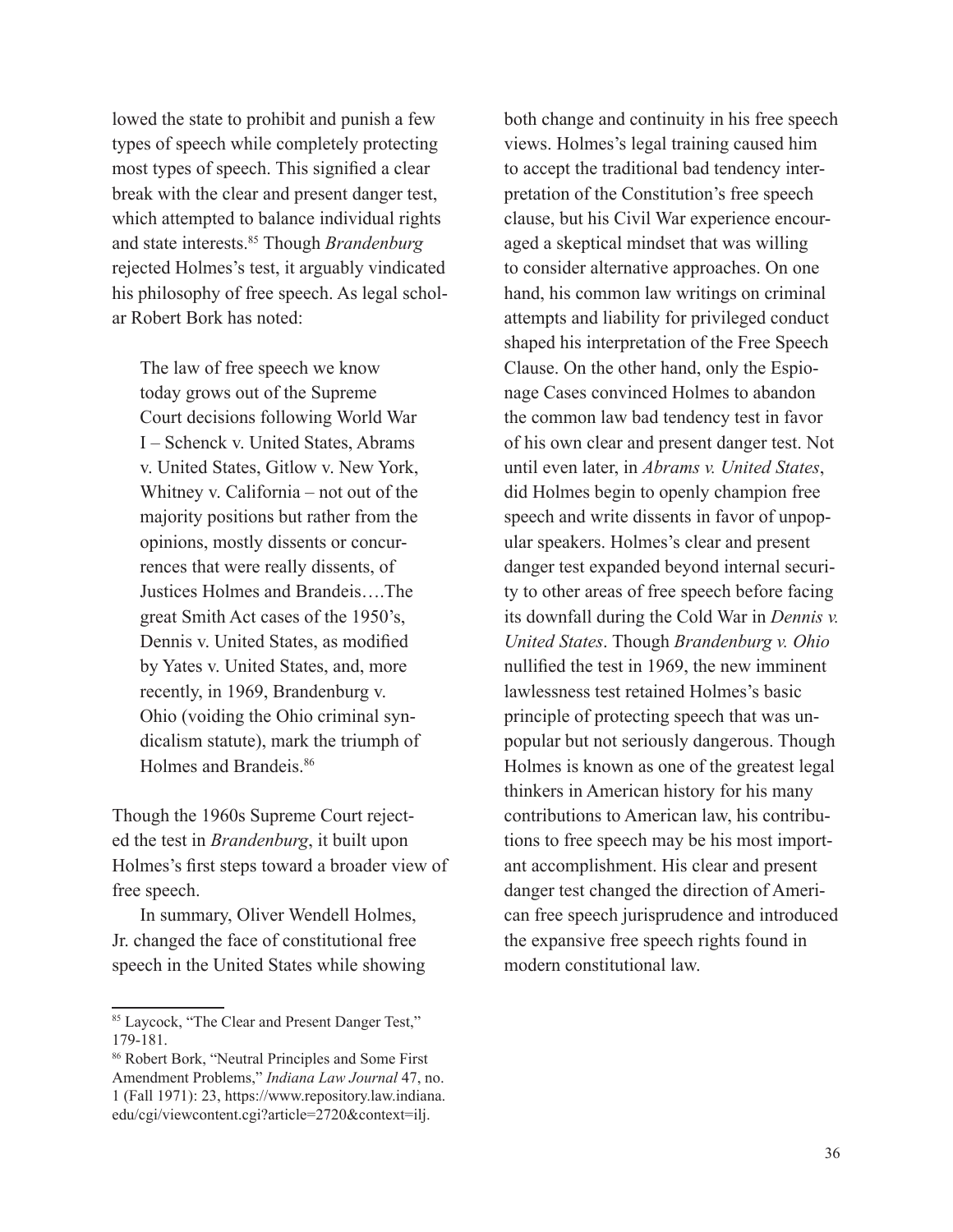### Bibliography

#### Secondary

- Bogen, David. "The Free Speech Metamorphosis of Mr. Justice Holmes." *Hofstra Law Review* 11, no. 1 (January 1, 1982): 97-189. [https://scholarlycommons.law.hofstra.edu/hlr/vol11/iss1/3.](https://scholarlycommons.law.hofstra.edu/hlr/vol11/iss1/3)
- Bork, Robert H. "Neutral Principles and Some First Amendment Problems." *Indiana Law Journal* 47, no. 1 (Fall 1971): 1-35. [https://www.repository.law.indiana.edu/cgi/viewcontent.cgi?arti](https://www.repository.law.indiana.edu/cgi/viewcontent.cgi?article=2720&context=ilj)[cle=2720&context=ilj](https://www.repository.law.indiana.edu/cgi/viewcontent.cgi?article=2720&context=ilj)
- Budiansky, Stephen. *Oliver Wendell Holmes: A Life in War, Law, and Ideas*. First edition. New York: W. W. Norton & Company, 2019.
- Capozzola, Christopher Joseph Nicodemus. *Uncle Sam Wants You: World War I and the Making of the Modern American Citizen*. Oxford ; New York: Oxford University Press, 2008.
- Collins, Ronald K. L., ed. *The Fundamental Holmes: A Free Speech Chronicle and Reader: Selections from the Opinions, Books, Articles, Speeches, Letters, and Other Writings by and about Oliver Wendell Holmes, Jr*. Cambridge ; New York: Cambridge University Press, 2010.
- Entrikin, J. Lyn. "The Death of Common Law." *42 Harvard Journal of Law & Public Policy 351*, (Spring, 2019): 352-487. https://advance.lexis.com/api/document?collection=analytical-materials&id=urn:contentItem:5WC3-T400-00CW-H0M2-00000-00&context=1516831.
- Healy, Thomas. *The Great Dissent: How Oliver Wendell Holmes Changed His Mind-- and Changed the History of Free Speech in America*. First Edition. New York: Metropolitan Books, Henry Holt and Company, 2013.
- Holmes, Oliver Wendell. "Privilege, Malice, and Intent." *Harvard Law Review* 8, no. 1 (1894): 1–14. <https://doi.org/10.2307/1322381>.
- Holmes, Oliver Wendell, Jr., G. Edward White, and Oliver Wendell Holmes Sr. *The Common Law*. Cambridge: Harvard University Press, 2009. [http://ebookcentral.proquest.com/lib/ku/](http://ebookcentral.proquest.com/lib/ku/detail.action?docID=3300809) [detail.action?docID=3300809.](http://ebookcentral.proquest.com/lib/ku/detail.action?docID=3300809)
- Howe, Mark De Wolfe, ed. *Holmes-Pollock Letters: The Correspondence of Mr. Justice Holmes and Sir Frederick Pollock 1874-1932*. 2 vols. Cambridge, Massachusetts: Harvard University Press, 1942. https://heinonline.org/HOL/P?h=hein.beal/holpol0002&i=1.
- Kelly, Alfred H., Winfred A. Harbison, and Herman Belz. *The American Constitution: Its Origins and Development*. 7th ed. New York: Norton, 1991.
- Laycock, Douglas. "The Clear and Present Danger Test." *Journal of Supreme Court History* 25, no. 2 (2000): 163-186. Accessed from http://supremecourthistory.org/assets/pub\_journal\_2000\_vol\_2.pdf
- Nolan, Dennis R. "Sir William Blackstone and the New American Republic: A Study of Intellectual Impact." *New York University Law Review* 51, no. 5 (November 1976): 731-768.
- Novick, Sheldon M. "The Unrevised Holmes and Freedom of Expression." *The Supreme Court Review* 1991 (1991): 303-90. https://heinonline.org/HOL/P?h=hein.journals/suprev1991&i=307.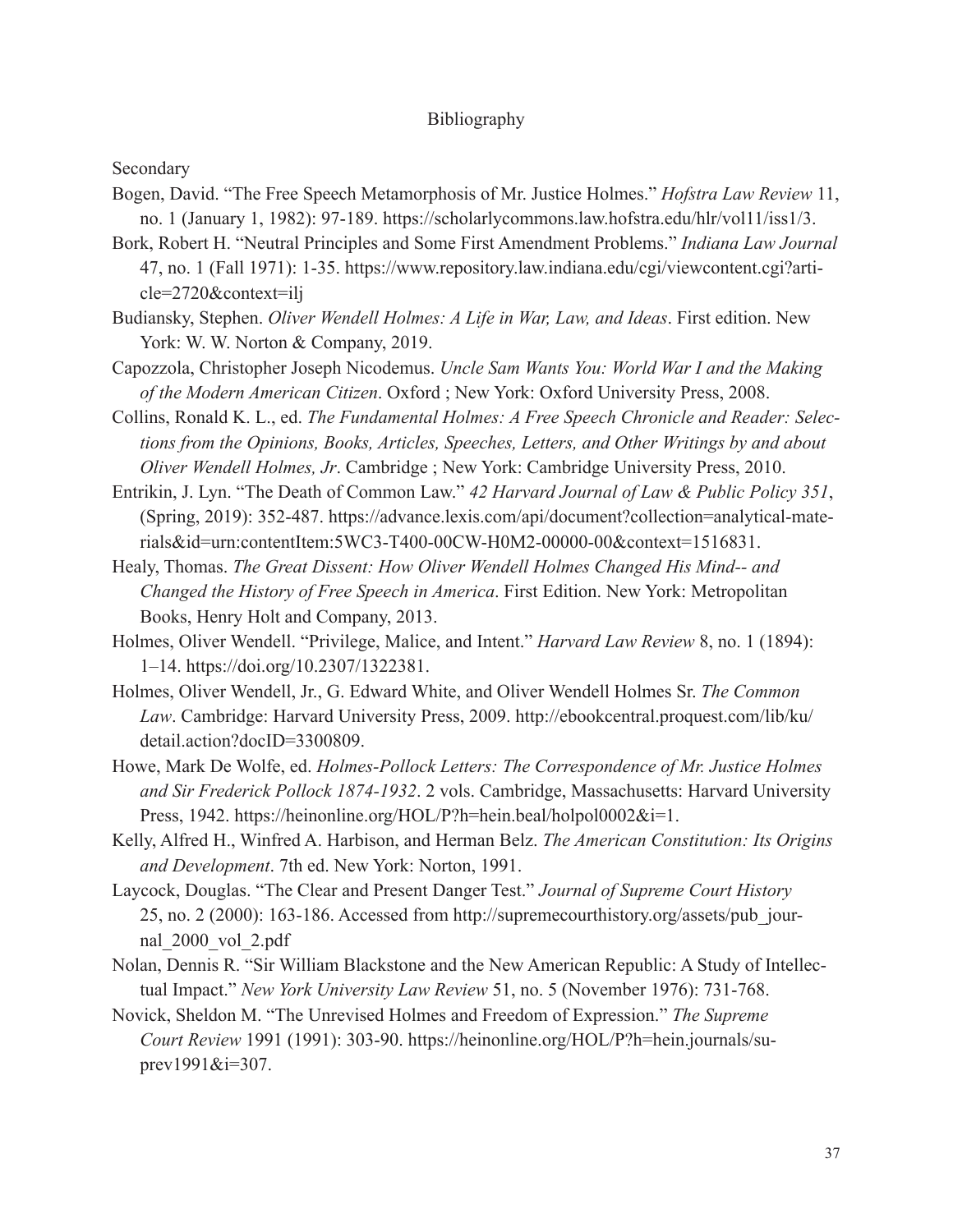Ragan, Fred D. "Justice Oliver Wendell Holmes, Jr., Zechariah Chafee, Jr., and the Clear and Present Danger Test for Free Speech: The First Year, 1919." *The Journal of American History* 58, no. 1 (1971): 24-45. [https://doi.org/10.2307/1890079.](https://doi.org/10.2307/1890079)

Primary

- *Abrams v. United States*, 250 U.S. 616 (1919).
- *Aikens v. Wisconsin*, 195 U.S. 194 (1904).
- *Bose Corp. v. Consumers Union of US, Inc.*, 466 U.S. 485 (1984). Accessed from https://caselaw. findlaw.com/us-supreme-court/466/485.html.
- *Commonwealth v. Peaslee*, 177 Mass. 267 (1901).
- *Dennis v. United States*, 341 U.S. 494 (1951).
- Holmes Jr., Oliver Wendell. "An address delivered for Memorial Day, May 30, 1884, at Keene, New Hampshire, before John Sedgwick, Post No. 4, Grand Army of the Republic." Quoted in Ronald K. L. Collins, *The Fundamental Holmes: A Free Speech Chronicle and Reader.* New York: Cambridge University Press, 2010.

*Gandia v. Pettingill*, 222 U.S. 452 (1912).

- *Gitlow v. New York*, 268 U.S. 652 (1925).
- Learned Hand to Oliver Wendell Holmes, Jr. (June 22, 1918), quoted in Thomas Healy, *The Great Dissent: How Oliver Wendell Holmes Changed His Mind—and Changed the History of Free Speech in America*, (First Edition, New York: Metropolitan Books, Henry Holt and Company, 2013), 22-23.
- Learned Hand to Oliver Wendell Holmes, Jr. (late March, 1919), quoted in Gerald Gunther, "Learned Hand and the Origins of Modern First Amendment Doctrine: Some Fragments of History," Stanford Law Review 27, no. 3 (February 1975): 758-759. Accessed from https:// heinonline.org/HOL/P?h=hein.journals/stflr27&i=737
- *Masses Publishing Co. v. Patten*, 244 F. 535 (S.D.N.Y.), reversed, 246 F. 24 (2d Cir. 1917).
- Oliver Wendell Holmes, Jr., to Fredrick Pollock (November 7, 1914), in in Mark De Wolfe Howe, ed. *Holmes-Pollock Letters: The Correspondence of Mr. Justice Holmes and Sir Frederick Pollock 1874-1932*, vol. 1, (Cambridge, Massachusetts: Harvard University Press, 1942), https://heinonline.org/HOL/P?h=hein.beal/holpol0001&i=1.
- Oliver Wendell Holmes, Jr. to Fredrick Pollock (December 14, 1919), in Mark De Wolfe Howe, ed. *Holmes-Pollock Letters: The Correspondence of Mr. Justice Holmes and Sir Frederick Pollock 1874-1932*, vol. 2, (Cambridge, Massachusetts: Harvard University Press, 1942). https://heinonline.org/HOL/P?h=hein.beal/holpol0002&i=1
- Oliver Wendell Holmes Jr. to Learned Hand, (June 24, 1918), quoted in Thomas Healy, *The Great Dissent: How Oliver Wendell Holmes Changed His Mind—and Changed the History of Free Speech in America*, (First Edition. New York: Metropolitan Books, Henry Holt and Company, 2013), 24-25.
- Oliver Wendell Holmes, Jr. to Learned Hand (April, 1919), quoted in Gerald Gunther, "Learned Hand and the Origins of Modern First Amendment Doctrine: Some Fragments of History,"